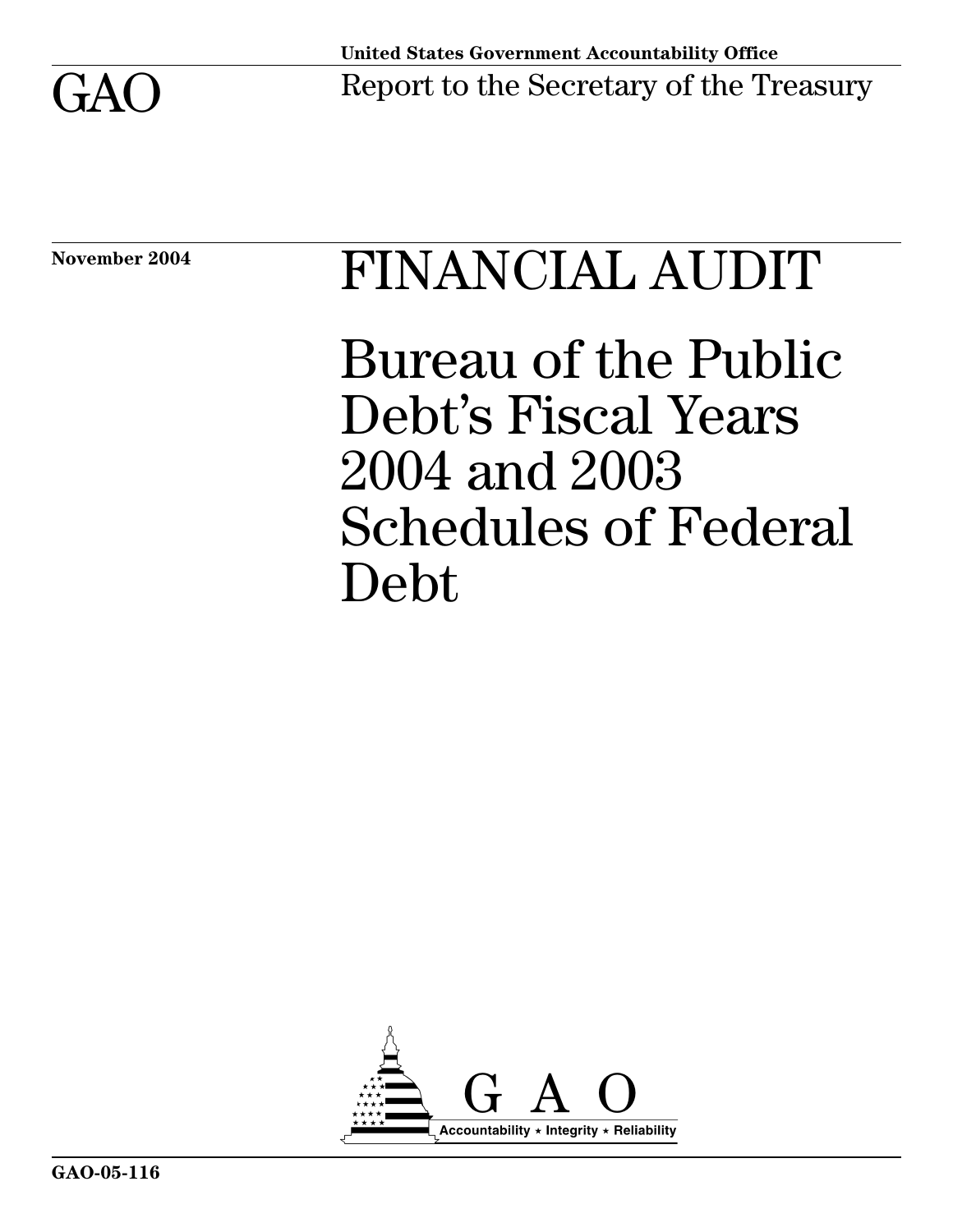

Highlights of GAO-05-116, a report to the Secretary of the Treasury.

#### **Why GAO Did This Study**

GAO is required to audit the consolidated financial statements of the U.S. government. Due to the significance of the federal debt held by the public to the governmentwide financial statements, GAO has also been auditing the Bureau of the Public Debt's (BPD) Schedules of Federal Debt annually. The audit of these schedules is done to determine whether, in all material respects, (1) the schedules prepared are reliable, (2) BPD management maintained effective internal control relevant to the Schedule of Federal Debt, and (3) BPD complies with selected provisions of significant laws related to the Schedule of Federal Debt.

Federal debt managed by BPD consists of Treasury securities held by the public and by certain federal government accounts, referred to as intragovernmental debt holdings. The level of debt held by the public reflects how much of the nation's wealth has been absorbed by the federal government to finance prior federal spending in excess of total federal revenues. Intragovernmental debt holdings represent balances of Treasury securities held by federal government accounts, primarily federal trust funds such as Social Security, that typically have an obligation to invest their excess annual receipts over disbursements in federal securities.

#### www.gao.gov/cgi-bin/getrpt?GAO-05-116.

For a fuller understanding of GAO's opinion on BPD's fiscal years 2004 and 2003 Schedules of Federal Debt, readers should refer to the complete audit report, available by clicking the link above, which includes information on audit objectives, scope, and methodology. For more information, contact Gary T. Engel at (202) 512-3406 or engelg@gao.gov.

### FINANCIAL AUDIT

### **Bureau of the Public Debt's Fiscal Years 2004 and 2003 Schedules of Federal Debt**

### **What GAO Found**

In GAO's opinion, BPD's Schedules of Federal Debt for fiscal years 2004 and 2003 were fairly presented in all material respects and BPD maintained effective internal control related to the Schedule of Federal Debt as of September 30, 2004. GAO also found no instances of noncompliance in fiscal year 2004 with the statutory debt limit.

As of September 30, 2004 and 2003, federal debt managed by BPD totaled about \$7,379 billion and \$6,783 billion, respectively. At the end of fiscal year 2004, debt held by the public as a percentage of the U.S. economy is estimated at 37.5 percent, up from 33.1 percent at the end of fiscal year 2001. Further, certain trust funds (e.g., Social Security) continue to run surpluses, resulting in increased intragovernmental debt holdings. These debt holdings are backed by the full faith and credit of the U.S. government and represent a priority call on future budgetary resources. Gross federal debt has increased 27 percent between the end of fiscal years 2001 and 2004. As a result of the increasing federal debt, on October 14, 2004, Treasury entered into a debt issuance suspension period to avoid exceeding the current \$7,384 billion statutory debt limit and requested the Congress take action to raise the debt limit by mid-November 2004.

As shown below, total federal debt increased over each of the last 4 fiscal years. Debt held by the public decreased as a result of cash surpluses for fiscal year 2001, but increased during fiscal years 2002 through 2004, with the return of annual unified budget deficits. Intragovernmental debt holdings steadily increased during this 4-year period primarily due to excess receipts over disbursements in federal trust funds.



**United States Government Accountability Office**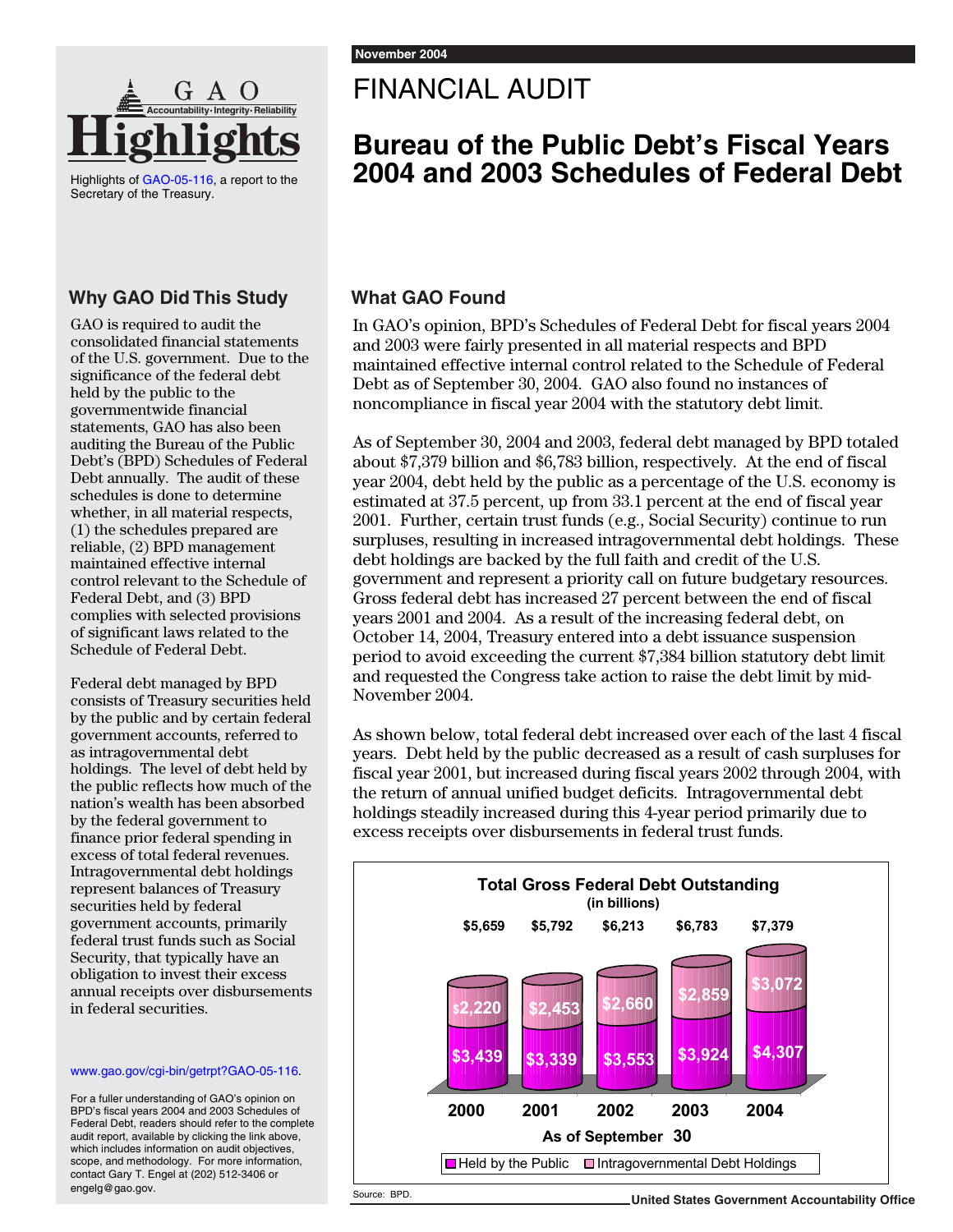### **Contents**

| Letter                  |                                                                      | 1         |
|-------------------------|----------------------------------------------------------------------|-----------|
| <b>Auditor's Report</b> |                                                                      | 9         |
|                         | <b>Opinion on Schedules of Federal Debt</b>                          | 10        |
|                         | <b>Opinion on Internal Control</b>                                   | 10        |
|                         | Compliance with Laws and Regulations                                 | <b>10</b> |
|                         | <b>Consistency of Other Information</b>                              | 11        |
|                         | Objectives, Scope, and Methodology                                   | 11        |
|                         | <b>Agency Comments</b>                                               | 13        |
| Overview, Schedules,    |                                                                      | 14        |
| and Notes               | Overview on Federal Debt Managed by the Bureau of the Public<br>Debt | 14        |
|                         | <b>Schedules of Federal Debt</b>                                     | 23        |
|                         | Notes to the Schedules of Federal Debt                               | 24        |
| Appendixes              |                                                                      |           |
| <b>Appendix I:</b>      | <b>Comments from the Bureau of the Public Debt</b>                   | 29        |
| <b>Appendix II:</b>     | <b>GAO Contact and Staff Acknowledgments</b>                         | 30        |
|                         | <b>GAO</b> Contact                                                   | 30        |
|                         | Acknowledgments                                                      | 30        |
|                         |                                                                      |           |

#### **Abbreviations**

| BPD.        | Bureau of the Public Debt                    |
|-------------|----------------------------------------------|
| <b>OMB</b>  | Office of Management and Budget              |
| <b>TIPS</b> | <b>Treasury Inflation-Protected Security</b> |

This is a work of the U.S. government and is not subject to copyright protection in the United States. It may be reproduced and distributed in its entirety without further permission from GAO. However, because this work may contain copyrighted images or other material, permission from the copyright holder may be necessary if you wish to reproduce this material separately.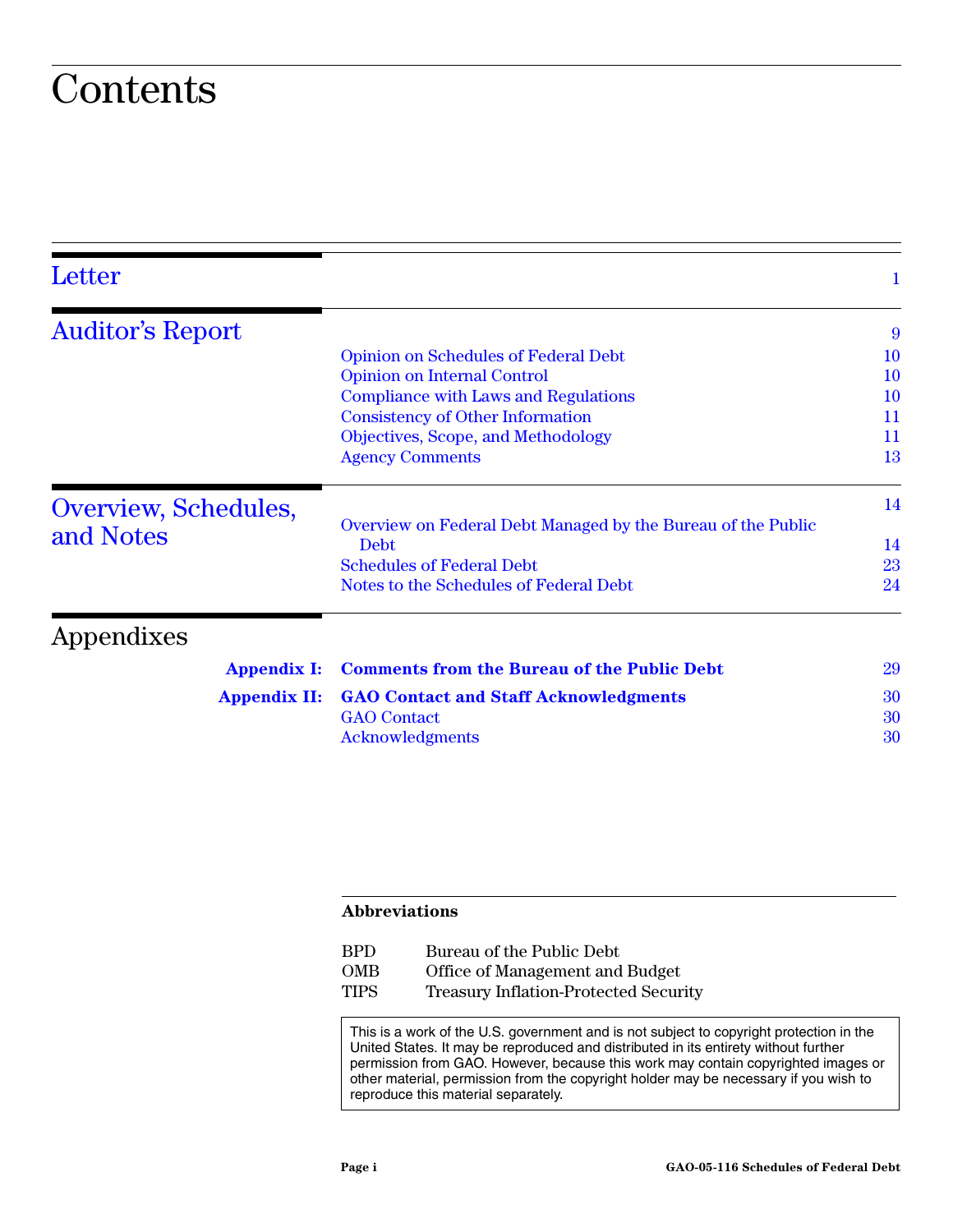

**United States Government Accountability Office Washington, D.C. 20548**

November 5, 2004

The Honorable John W. Snow The Secretary of the Treasury

Dear Mr. Secretary:

The accompanying auditor's report presents the results of our audits of the Schedules of Federal Debt Managed by the Bureau of the Public Debt for the fiscal years ended September 30, 2004 and 2003. The Schedules of Federal Debt present the beginning balances, increases and decreases, and ending balances for (1) Federal Debt Held by the Public and Intragovernmental Debt Holdings, (2) the related Accrued Interest Payables, and (3) the related Net Unamortized Premiums and Discounts managed by the bureau. $<sup>1</sup>$ </sup>

The auditor's report contains our (1) opinion on the Schedules of Federal Debt for the fiscal years ended September 30, 2004 and 2003, (2) opinion on the effectiveness of related internal control as of September 30, 2004, (3) conclusion on the bureau's compliance in fiscal year 2004 with a selected provision of a law we tested, and (4) conclusion on the consistency between information in the Schedules of Federal Debt and the Overview on Federal Debt Managed by the Bureau of the Public Debt.

As of September 30, 2004 and 2003, federal debt managed by the bureau totaled about \$7,379 billion and \$6,783 billion, respectively, for moneys borrowed to fund the government's operations. As shown on the Schedules of Federal Debt, these balances consisted of approximately (1) \$4,307 billion as of September 30, 2004, and \$3,924 billion as of September 30, 2003, of debt held by the public and about (2) \$3,072 billion as of September 30, 2004, and \$2,859 billion as of September 30, 2003, of intragovernmental debt holdings.

The level of debt held by the public reflects how much of the nation's wealth has been absorbed by the federal government to finance prior federal spending in excess of total federal revenues. It best represents the cumulative effect of past federal borrowing on today's economy and the federal budget. To finance a cash deficit, the government borrows from the

<sup>&</sup>lt;sup>1</sup>Intragovernmental Debt Holdings represent federal debt issued by Treasury and held by certain federal government accounts, such as the Social Security and Medicare trust funds.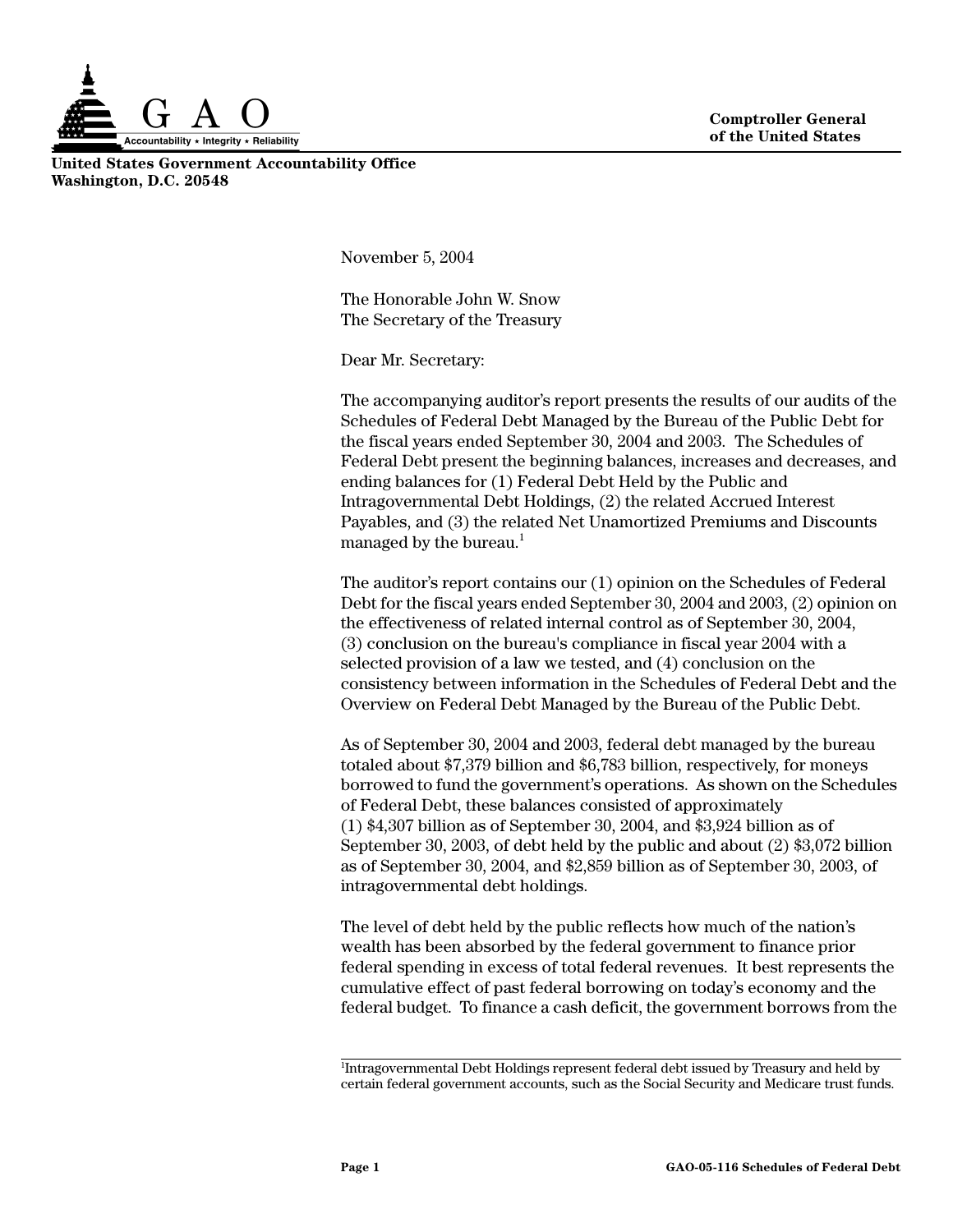public. When a cash surplus occurs, the annual excess funds can then be used to reduce debt held by the public. In other words, cash deficits or surpluses generally approximate the annual net change in the amount of government borrowing from the public.

Cash surpluses during fiscal years 1998 through 2001 enabled Treasury to reduce debt held by the public by \$476 billion, from \$3,815 billion as of September 30, 1997, to \$3,339 billion as of September 30, 2001. Treasury reduced this debt by redeeming maturing debt, reducing the number of auctions and size of new debt issues, conducting "buybacks" of debt before its maturity date, and redeeming callable securities when the opportunities arose.2 However, because of the return to deficits, in fiscal years 2002 through 2004, debt held by the public increased by \$968 billion, with about \$383 billion of this increase occurring in fiscal year 2004. Treasury issued more debt by increasing the number of auctions and the size of new debt issues. During fiscal year 2003, Treasury reintroduced the 3-year note, which will be offered every quarter. In addition, Treasury increased the offerings of the 5-year note from quarterly to monthly offerings; the 10-year note from an offering every quarter to eight offerings a year; and the 10 year Treasury Inflation-Protected Security (TIPS) from three offerings a year to an offering every quarter. During fiscal year 2004, Treasury introduced a 20-year TIPS, first issued on July 30, 2004, and a 5-year TIPS, first issued on October 29, 2004. Both securities will be offered semiannually. Notwithstanding the increases in fiscal years 2002 through 2004, debt held by the public as a percentage of total federal debt has decreased from approximately 71 percent as of September 30, 1997, to approximately 58 percent as of September 30, 2004.

Intragovernmental debt holdings represent balances of Treasury securities held by federal government accounts, primarily federal trust funds, that typically have an obligation to invest their excess annual receipts over disbursements in federal securities. Most federal trust funds invest in special U.S. Treasury securities that are guaranteed for principal and interest by the full faith and credit of the U.S. government. These securities are nonmarketable; however, they represent a priority call on future budgetary resources. Certain of these trust funds, such as the Social Security and federal civilian employee retirement trust funds, have been

<sup>2</sup> During this period, Treasury eliminated the 3-year note and the 52-week bill. On October 31, 2001, Treasury suspended issuance of the 30-year bond.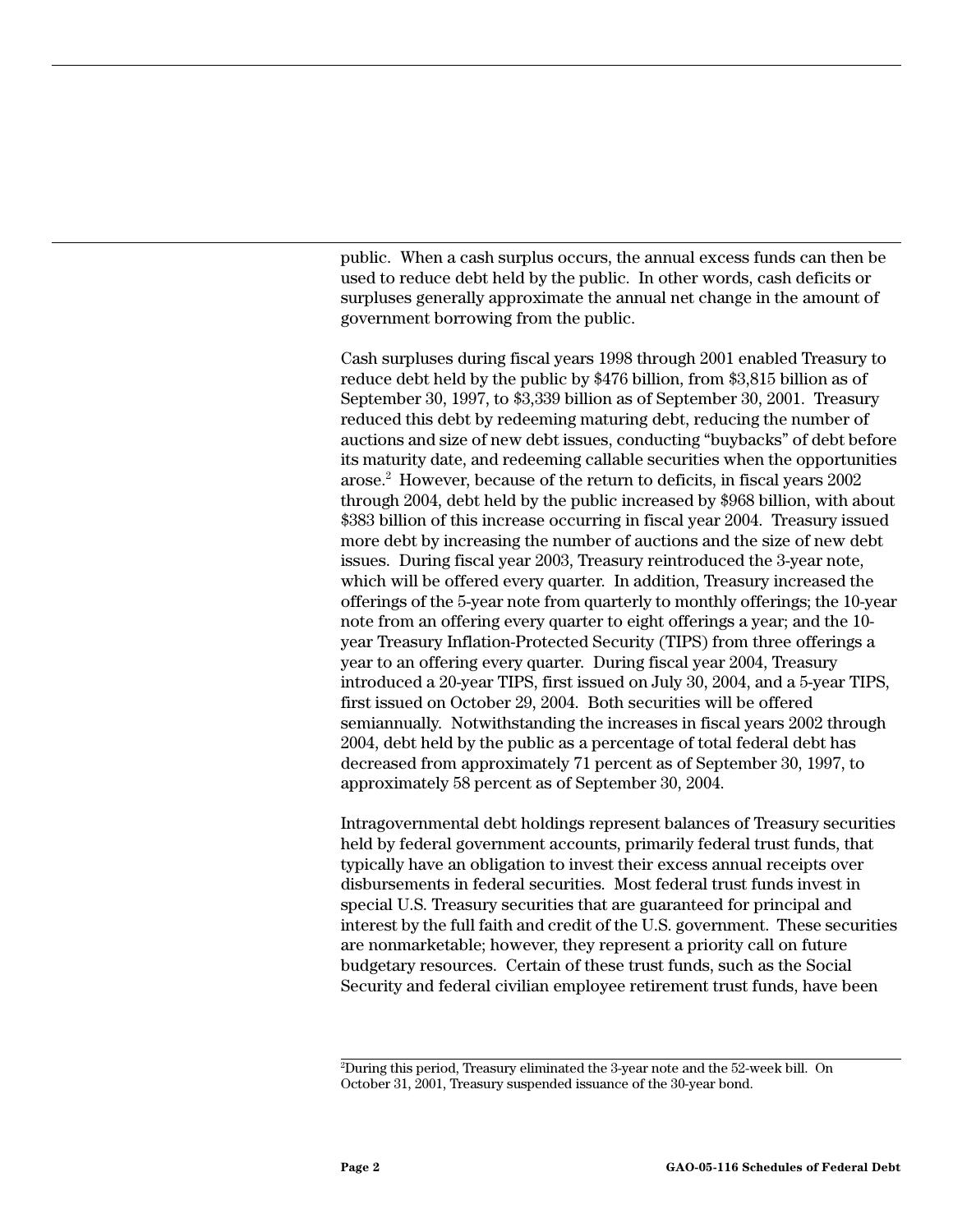running cash surpluses, which are loaned to the Treasury and reduce the current need for the government to borrow from the public in order to finance current operations. As a result of total trust fund surpluses, intragovernmental debt holdings have increased by approximately \$1,489 billion during fiscal years 1998 through 2004, from \$1,583 billion as of September 30, 1997, to \$3,072 billion as of September 30, 2004, with about \$213 billion of this increase occurring in fiscal year 2004. Intragovernmental debt holdings as a percentage of total federal debt have increased from approximately 29 percent as of September 30, 1997, to approximately 42 percent as of September 30, 2004.

The transactions relating to the use of the federal government accounts' surpluses net out on the government's consolidated financial statements because, in effect, they represent loans from one part of the government to another. Importantly, these intragovernmental debt holdings also constitute future obligations of the Treasury since the Treasury must provide cash to redeem these securities in order for the individual accounts to pay their benefits or other obligations as they come due. When this occurs, if sufficient cash surpluses are not available to redeem the securities, the government would either need to increase borrowing from the public, raise future taxes, reduce future spending, retire less debt (if the budget as a whole is in surplus), or some combination thereof.

While both are important, debt held by the public and intragovernmental debt holdings are very different. Debt held by the public approximates the federal government's competition with other sectors in the credit markets. Federal borrowing absorbs resources available for private investment and may put upward pressure on interest rates. In addition, interest on debt held by the public is paid in cash and represents a burden on current taxpayers. It reflects the amount the government pays to its outside creditors. In contrast, intragovernmental debt holdings perform an accounting function but typically do not require cash payments from the current budget or represent a burden on the current economy. In addition, from the perspective of the budget as a whole, interest payments to federal government accounts by the Treasury are entirely offset by the income received by such accounts**—**in effect, one part of the government pays the interest and another part receives it. This intragovernmental debt and the interest on it represents a claim on future resources and hence a burden on future taxpayers and the future economy when it has to be redeemed to meet obligations under the respective programs. However, these intragovernmental debt holdings do not fully reflect the government's total future commitment to trust fund financed programs. They primarily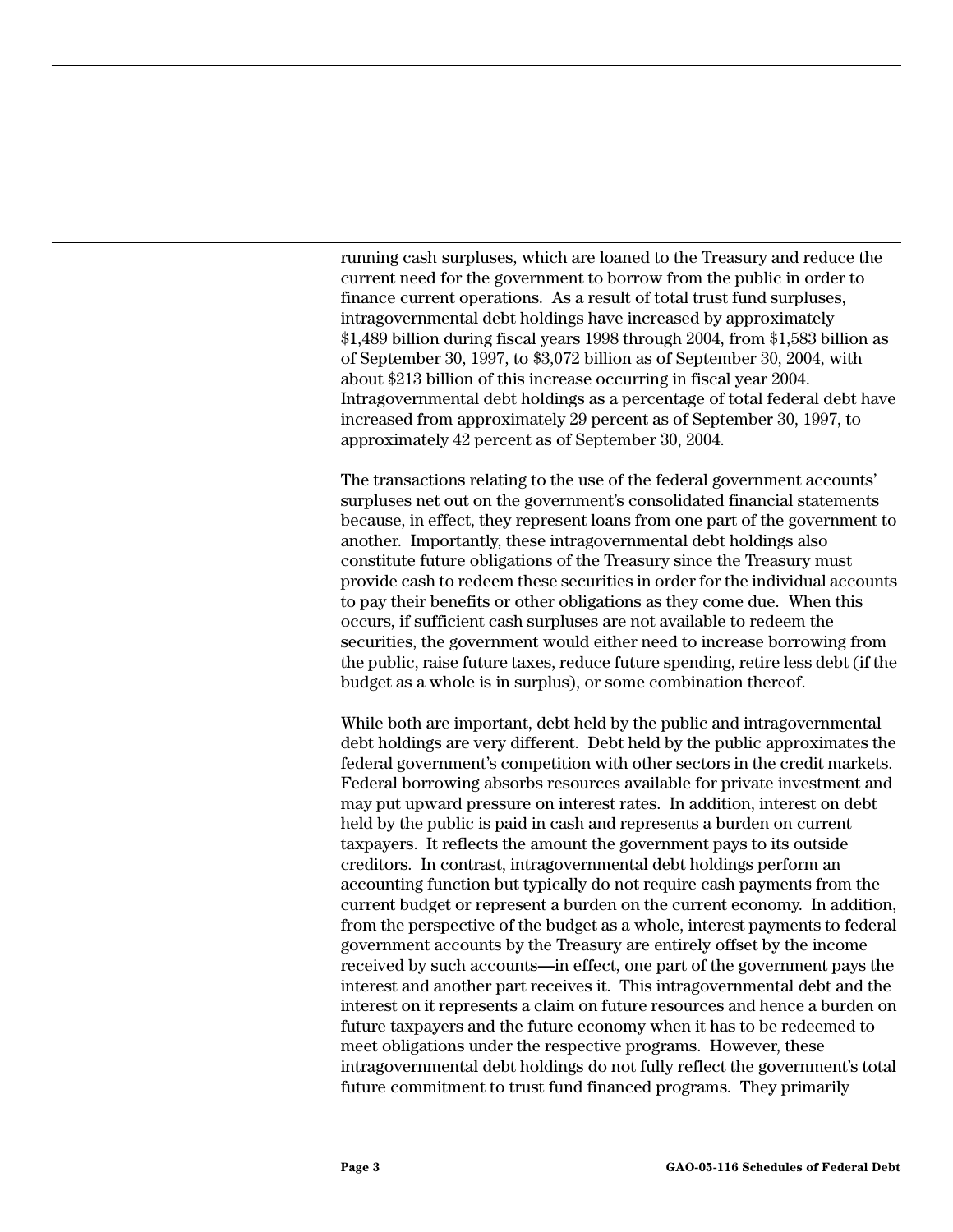represent the cumulative historical surpluses of those trust funds and also reflect future priority claims on the U.S. Treasury. They do not have the current economic effects of borrowing from the public and do not currently compete with the private sector for available funds in the credit markets. However, when trust funds redeem Treasury securities to obtain cash to fund expenditures, and Treasury borrows from the public to finance these redemptions, there is competition with the private sector and thus an effect on the economy.

During fiscal year 2003, Treasury faced the challenge of managing the debt within the statutory debt limit. On February 20, 2003, Treasury entered into a debt issuance suspension period. A debt issuance suspension period is any period for which the Secretary of the Treasury has determined that obligations of the United States may not be issued without exceeding the debt limit.<sup>3</sup> Actions taken by Treasury, which were consistent with legal authorities provided to the Secretary, included suspending investment of receipts of the Government Securities Investment Fund (G-Fund) of the federal employees' Thrift Savings Plan, the Civil Service Retirement and Disability Trust Fund (Civil Service fund), and the Exchange Stabilization Fund; redeeming Civil Service fund securities early; suspending the sales of State and Local Government Series nonmarketable Treasury securities; exchanging Treasury securities for Federal Financing Bank securities; and recalling compensating balances held at some commercial banks. In addition, because the debt subject to the limit was so close to the ceiling during this period, Treasury turned to issuing bills with maturity dates of 14 days or less to manage short-term financing needs. On May 27, 2003, legislation was enacted to raise the statutory debt limit by \$984 billion to \$7,384 billion. Subsequently, Treasury restored all losses to the G-Fund and Civil Service fund in accordance with legal authorities provided to the Secretary of the Treasury.<sup>4</sup> On October 14, 2004, Treasury again determined that a debt issuance suspension period was in effect. So far during the period, Treasury has suspended investment of receipts of the G-Fund and sales of State and Local Government Series nonmarketable Treasury securities to avoid exceeding the debt limit. The Secretary of the Treasury has requested that the Congress take action to raise the debt limit by mid-

<sup>3</sup> 5 U.S.C. §§ 8348(j)(5)(B), 8438(g)(6)(B).

<sup>4</sup> In May 2004, we reported on the results of our review of the actions taken and the policies and procedures Treasury implemented during the 2003 debt issuance suspension period. See GAO, *Debt Ceiling: Analysis of Actions Taken during the 2003 Debt Issuance Suspension Period*, GAO-04-526 (Washington, D.C.: May 20, 2004).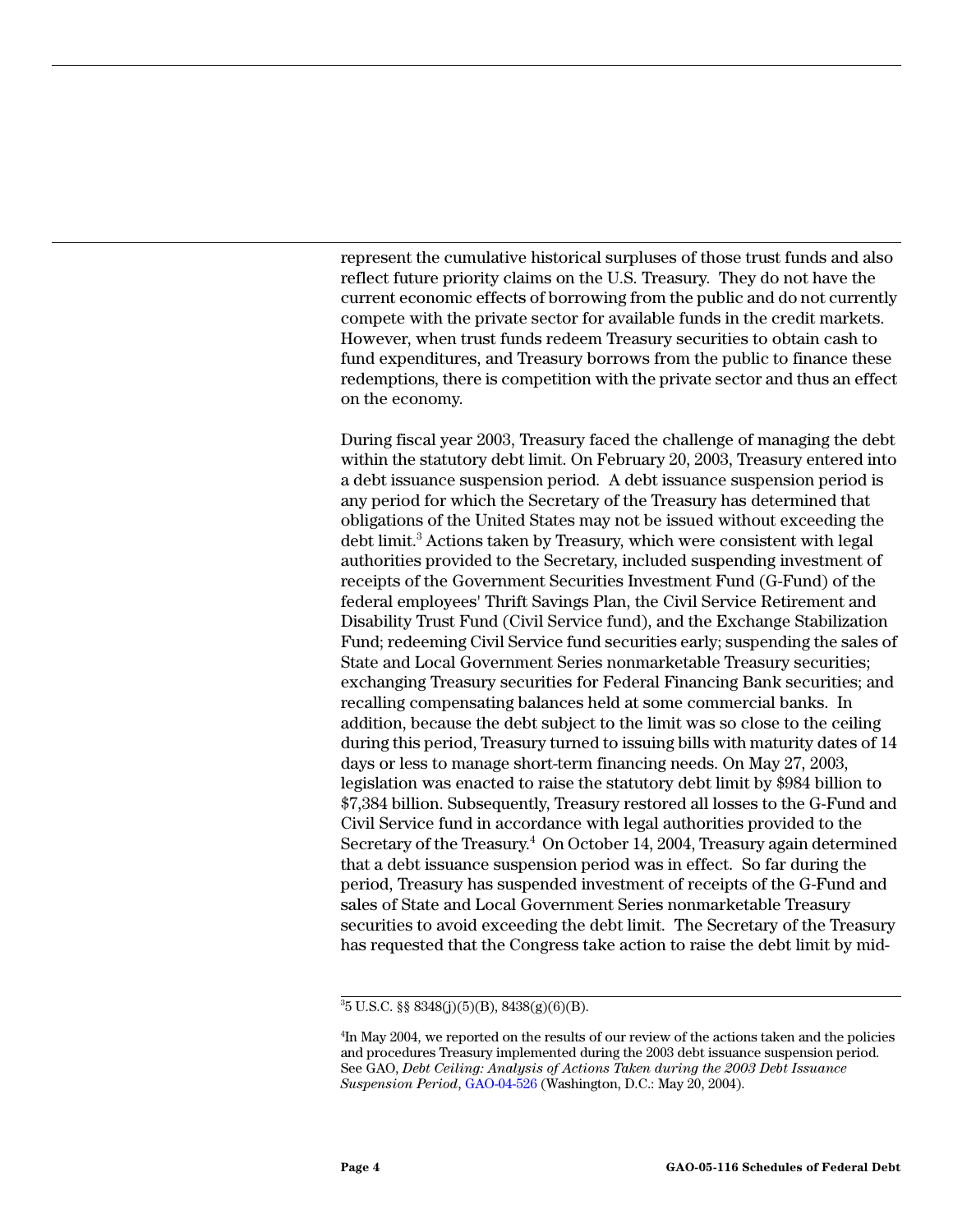November 2004. As of October 25, 2004, the statutory debt limit remains at \$7,384 billion.5

During our audits, we have noted certain trends—the increase in the amount of Treasury securities held by foreign and international investors and the increased costs to finance the federal government's growing debt. Foreign and international investors are a major holder of debt held by the public. According to amounts reported in the September 2004 *Treasury Bulletin*, Treasury estimates that the amount of Treasury securities held by foreign and international investors has increased by \$624 billion, from about \$1,135 billion as of June 30, 2002, to \$1,759 billion as of June 30, 2004, or an estimated 42 percent of total debt held by the public as of that date. During the same 2-year period, debt held by the public increased by \$755 billion, from about \$3,464 billion to \$4,219 billion. Based on amounts reported in the September 2004 *Treasury Bulletin*, the estimated increase in holdings by foreign and international investors represents about 83 percent of the increase in debt held by the public over the same period. The United States benefits from foreign purchases of Treasury securities because foreign investors fill part of our borrowing needs. However, to service this foreign-held debt, the U.S. government must send interest payments abroad, which adds to the incomes of residents of other countries rather than to the incomes of U.S. residents. In addition, this increasing reliance on foreign investors to finance the deficits of the U.S. government presents a potential risk to the U.S. economy, especially since the U.S. gross national saving rate is low by U.S. historical standards and averages well below that of other major industrialized nations.

Rising interest rates on Treasury securities—although relatively low by historical standards—are contributing to an increased cost to finance the federal government's growing debt. During fiscal year 2004, the interest rate for 13-week Treasury bills increased from a low of 0.87 percent to 1.71 percent as of September 30, 2004. Also, the interest rate on 2-year Treasury notes increased from a low of 1.50 percent to 2.50 percent during this same period. About \$2,040 billion, or 47 percent, of Treasury securities held by the public as of September 30, 2004, will mature at least once during the next 2 years. The Congressional Budget Office projects that interest rates on Treasury securities, especially short-term rates, will continue to increase. As such, as the Treasury securities mature over the next 2 years

<sup>5</sup> 31 U.S.C. § 3101(b), as amended by Pub. L. No. 107-199, § 1, 116 Stat. 734 (2002) and Pub. L. No. 108-24, 117 Stat. 710 (2003).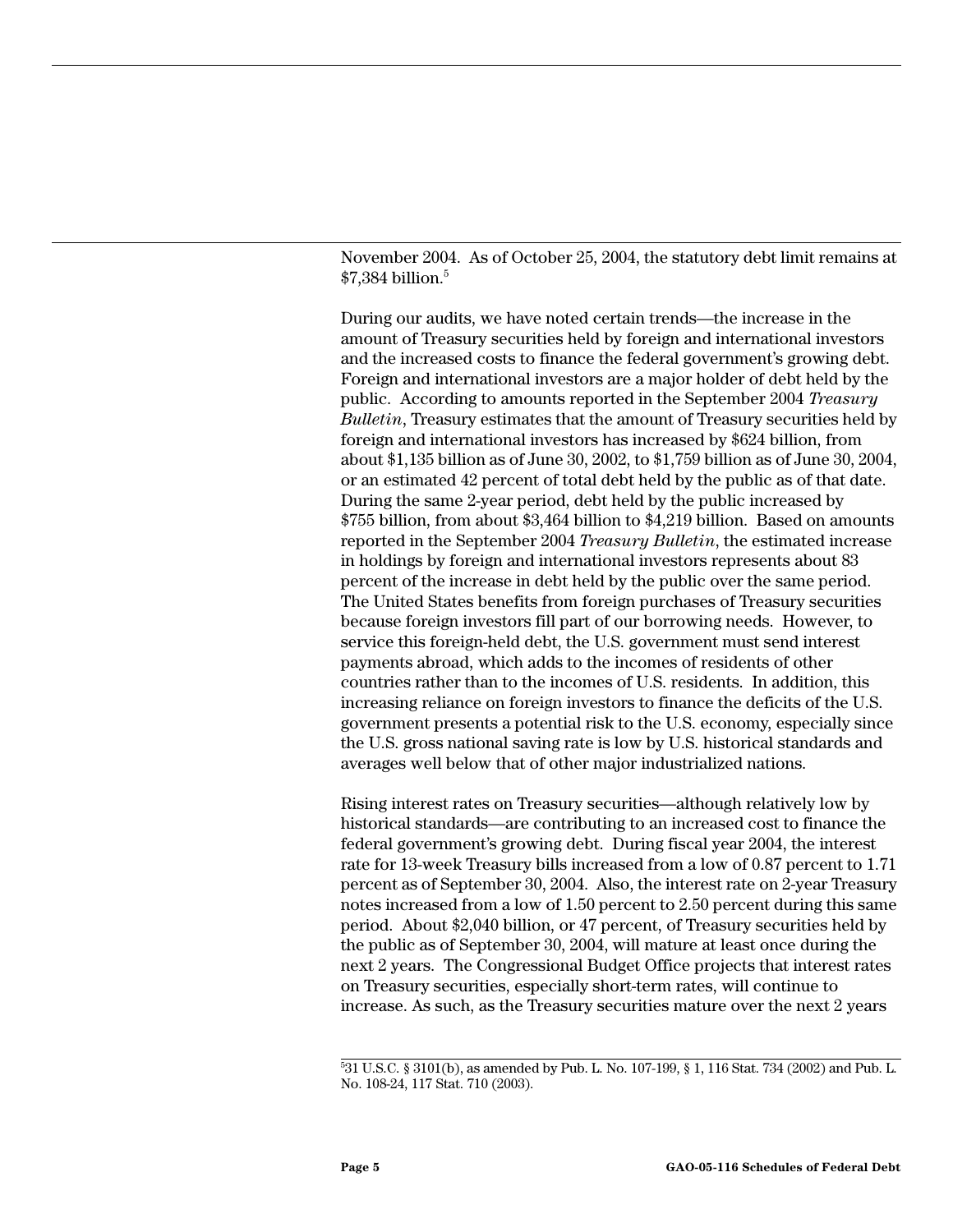and are replaced by new debt, the interest rates on the majority of the new issuances will likely be higher than the September 30, 2004, rates and result in continued increased cost to finance the federal government's debt. Thus, the combined effect of greater levels of debt and higher interest rates will likely place increasing pressure on the federal budget in the years ahead.

The challenge of managing the federal debt is not likely to diminish any time soon. Debt held by the public has continued to grow relative to the economy. At the end of fiscal year 2004, debt held by the public as a share of gross domestic product (GDP) is estimated at 37.5 percent, up from 33.1 percent at the end of fiscal year 2001. In addition, gross federal debt has increased 27 percent during the same period, from \$5,792 billion as of September 30, 2001, to \$7,379 billion as of September 30, 2004. While growth in the debt held by the public-to-GDP measure does not necessarily create problems in the short term, continued growth in the long term would reduce budgetary flexibility and ultimately lead to an unsustainable fiscal path.

Indeed, GAO's fiscal policy simulations show that over the long term, debt held by the public will rise to unprecedented levels as a share of GDP. These simulations illustrate that the fiscal policies in place today—absent substantive entitlement reform or dramatic changes in tax and spending policies—will result in large, escalating, and persistent deficits that are economically unsustainable over the long term. Without reform, known demographic trends; escalating health care costs; and projected growth in federal spending for Social Security, Medicare, and Medicaid will result in massive fiscal pressures that will hobble the economy. Budget controls instituted to achieve balance in the past have expired, and no agreement has been reached on the appropriate structure or process for focusing on the large and growing fiscal challenges that now face the federal government.

As discussed earlier, federal debt managed by the bureau totaled about \$7.4 trillion at the end of the fiscal year, or about \$25,000 for every man, woman, and child in this country today. But that number excludes many items, including the gap between promised and funded Social Security and Medicare benefits, veterans' health care, and a range of other commitments and contingencies that the federal government has pledged to support. If these items are factored in, the total burden in current dollars is at least \$42 trillion. One of the biggest contributors to this total bill is the new Medicare prescription drug benefit, whose estimated current-dollar cost over the next 75 years is more than \$8 trillion. Stated differently, the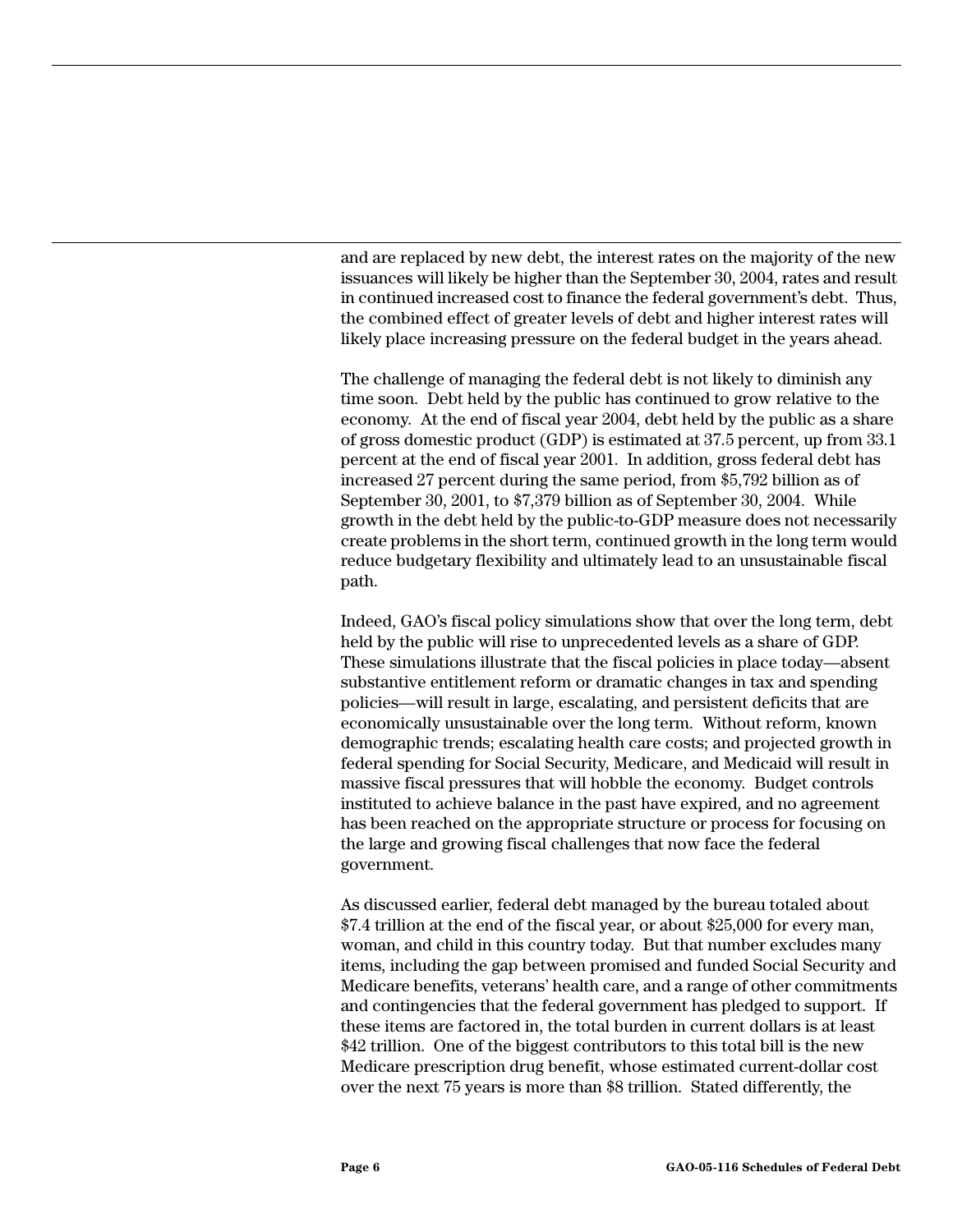current total burden for every American is more than \$140,000—and every day that burden becomes larger. Our long-term budget simulations show that by 2040, the federal government may have to either cut federal spending by 60 percent or raise taxes to about 2.5 times today's level to pay for the mounting cost of the federal government's current unfunded commitments. Either option would be devastating to the economy and the future standard of living for Americans.

A top-to-bottom review of government activities to ensure their relevance and fit for the  $21<sup>st</sup>$  century and their relative priority is long overdue. As we have spoken about in the past, the federal government needs a threepronged approach to (1) restructure existing entitlement programs; (2) reexamine the base of discretionary and other spending; and (3) review and revise the federal government's tax policy, including major tax preferences, and enforcement programs. In addition, new accounting and reporting approaches, budget control mechanisms, and metrics are needed for considering and measuring the impact of spending and tax policies and decisions over the long term.

We are sending copies of this report to the Chairmen and Ranking Minority Members of the Senate Committee on Appropriations; the Senate Committee on Governmental Affairs; the Senate Committee on the Budget; the Subcommittee on Transportation, Treasury, and General Government, Senate Committee on Appropriations; the House Committee on Appropriations; the House Committee on Government Reform; the House Committee on the Budget; the Subcommittee on Transportation, Treasury, and Independent Agencies, House Committee on Appropriations; and the Subcommittee on Government Efficiency and Financial Management, House Committee on Government Reform. We are also sending copies of this report to the Commissioner of the Bureau of the Public Debt, the Inspector General of the Department of the Treasury, the Director of the Office of Management and Budget, and other agency officials. In addition, the report will be available at no charge on the GAO Web site at http://www.gao.gov.

If I can be of further assistance, please call me at (202) 512-5500. This report was prepared under the direction of Gary T. Engel, Director, Financial Management and Assurance. Should you or members of your staff have any questions concerning this report, please contact Mr. Engel at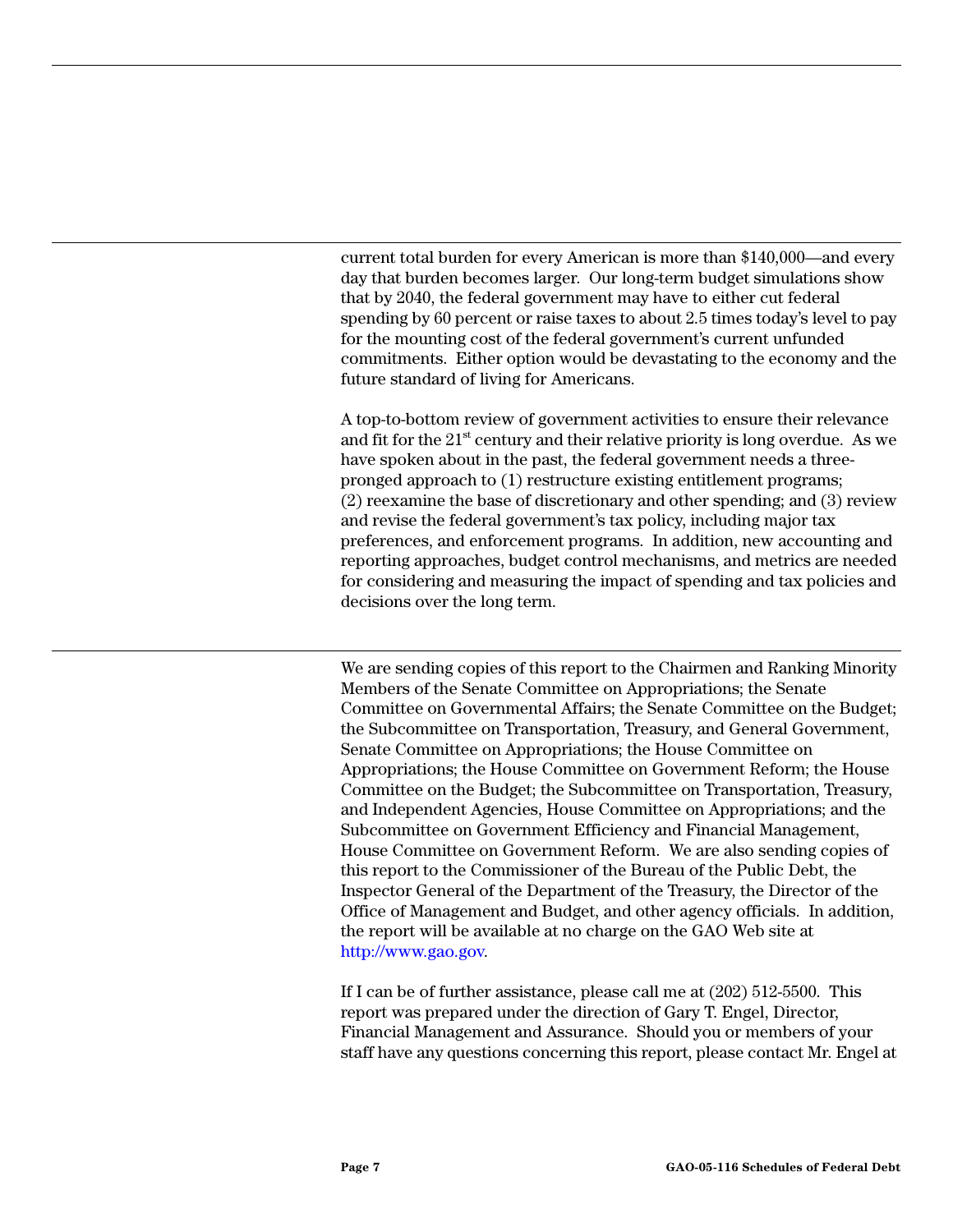(202) 512-3406 or engelg@gao.gov. Another key contact and staff acknowledgments are provided in appendix II.

Sincerely yours,

 $\mathcal{A}_{M-M}$ 

David M. Walker Comptroller General of the United States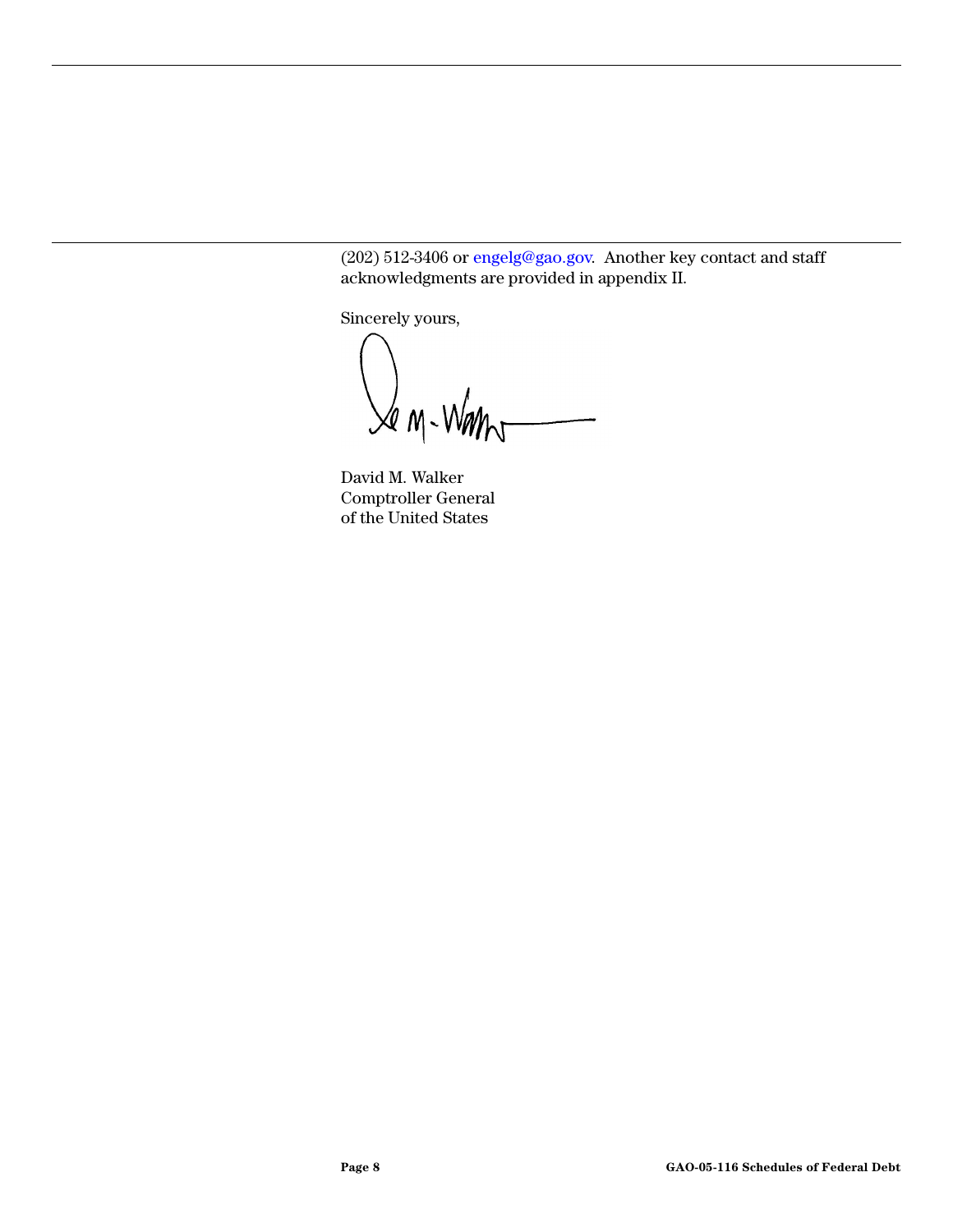

**United States Government Accountability Office Washington, D.C. 20548**

To the Commissioner of the Bureau of the Public Debt

In connection with fulfilling our requirement to audit the financial statements of the U.S. government,<sup>1</sup> we audited the Schedules of Federal Debt Managed by the Bureau of the Public Debt (BPD) because of the significance of the federal debt to the federal government's financial statements.

This auditor's report presents the results of our audits of the Schedules of Federal Debt Managed by BPD for the fiscal years ended September 30, 2004 and 2003. The Schedules of Federal Debt present the beginning balances, increases and decreases, and ending balances for (1) Federal Debt Held by the Public and Intragovernmental Debt Holdings, (2) the related Accrued Interest Payables, and (3) the related Net Unamortized Premiums and Discounts managed by BPD.<sup>2</sup>

In our audits of the Schedules of Federal Debt for the fiscal years ended September 30, 2004 and 2003, we found the following:

- the Schedules of Federal Debt are presented fairly, in all material respects, in conformity with U.S. generally accepted accounting principles;
- BPD had effective internal control over financial reporting and compliance with laws and regulations related to the Schedule of Federal Debt as of September 30, 2004; and
- no reportable noncompliance in fiscal year 2004 with a selected provision of a law we tested.

The following sections discuss, in more detail, (1) these conclusions and our conclusion on the Overview on Federal Debt Managed by the Bureau of the Public Debt and (2) the scope of our audits.

<sup>1</sup> 31 U.S.C. § 331(e).

<sup>2</sup> Intragovernmental Debt Holdings represent federal debt issued by Treasury and held by certain federal government accounts, such as the Social Security and Medicare trust funds.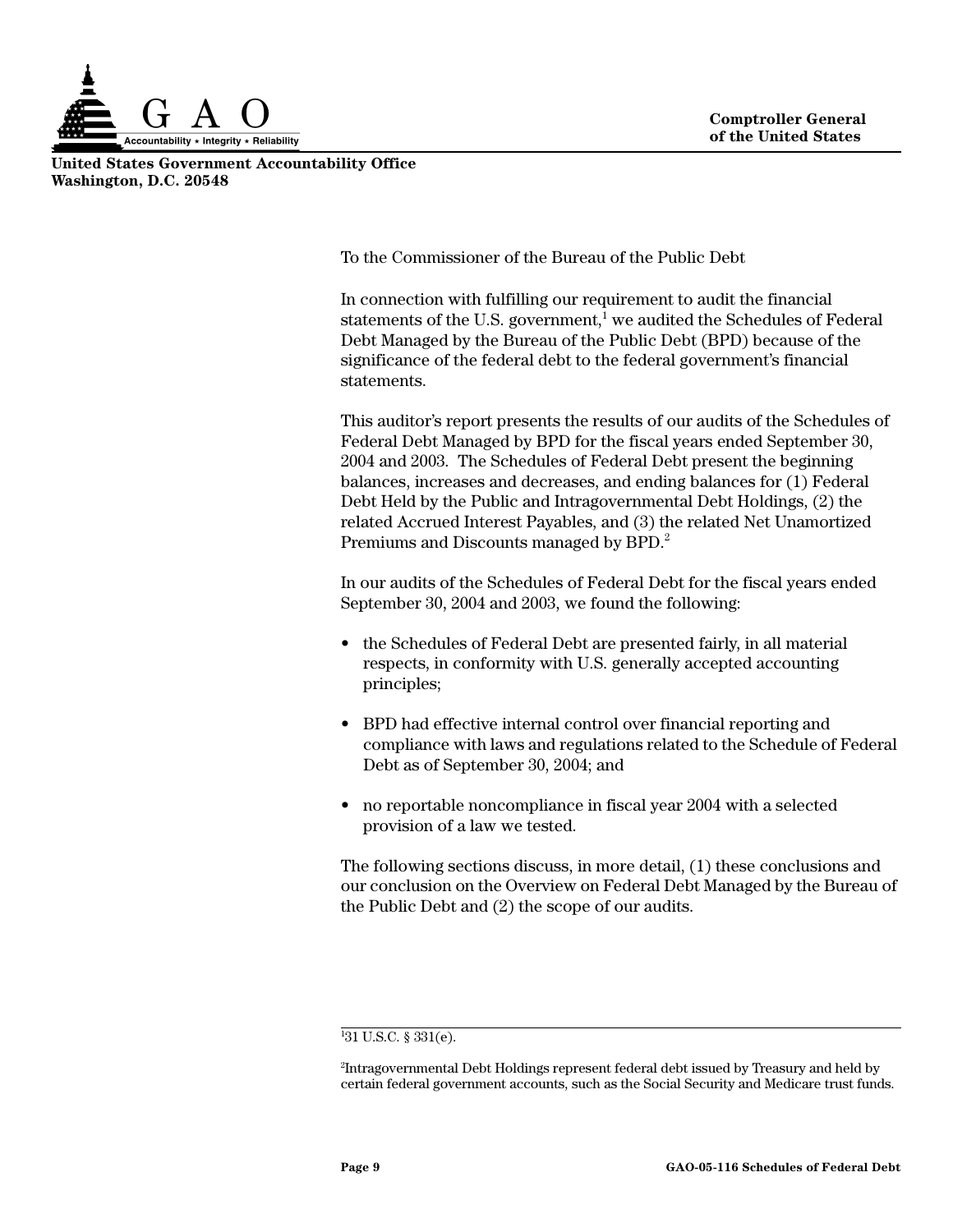| <b>Opinion on Schedules</b><br>of Federal Debt | The Schedules of Federal Debt including the accompanying notes present<br>fairly, in all material respects, in conformity with U.S. generally accepted<br>accounting principles, the balances as of September 30, 2004, 2003, and<br>2002, for Federal Debt Managed by BPD; the related Accrued Interest<br>Payables and Net Unamortized Premiums and Discounts; and the related<br>increases and decreases for the fiscal years ended September 30, 2004 and<br>2003.                                                                                                                                                                                                                                                                                                                                                                                                                                                                                                                                                            |
|------------------------------------------------|-----------------------------------------------------------------------------------------------------------------------------------------------------------------------------------------------------------------------------------------------------------------------------------------------------------------------------------------------------------------------------------------------------------------------------------------------------------------------------------------------------------------------------------------------------------------------------------------------------------------------------------------------------------------------------------------------------------------------------------------------------------------------------------------------------------------------------------------------------------------------------------------------------------------------------------------------------------------------------------------------------------------------------------|
| Opinion on Internal<br>Control                 | BPD maintained, in all material respects, effective internal control relevant<br>to the Schedule of Federal Debt related to financial reporting and<br>compliance with applicable laws and regulations as of September 30, 2004,<br>that provided reasonable assurance that misstatements, losses, or<br>noncompliance material in relation to the Schedule of Federal Debt would<br>be prevented or detected on a timely basis. Our opinion is based on criteria<br>established under 31 U.S.C. $\S 3512$ (c), (d) (commonly referred to as the<br>Federal Managers' Financial Integrity Act) and the Office of Management<br>and Budget (OMB) Circular A-123, revised June 21, 1995, Management<br>Accountability and Control.<br>We found matters involving information security controls that we do not<br>consider to be reportable conditions. <sup>3</sup> We will communicate these matters<br>to BPD's management, along with our recommendations for improvement,<br>in a separate letter to be issued at a later date. |
| Compliance with Laws<br>and Regulations        | Our tests for compliance in fiscal year 2004 with the statutory debt limit<br>disclosed no instances of noncompliance that would be reportable under<br>U.S. generally accepted government auditing standards or OMB audit<br>guidance. However, the objective of our audit of the Schedule of Federal<br>Debt for the fiscal year ended September 30, 2004, was not to provide an<br>opinion on overall compliance with laws and regulations. Accordingly, we<br>do not express such an opinion.<br><sup>3</sup> Reportable conditions are matters coming to our attention that, in our judgment, should be<br>communicated because they represent significant deficiencies in the design or operation of<br>internal control, which could adversely affect the organization's ability to meet the internal<br>control objectives described in the Objectives, Scope, and Methodology section of this                                                                                                                            |

report.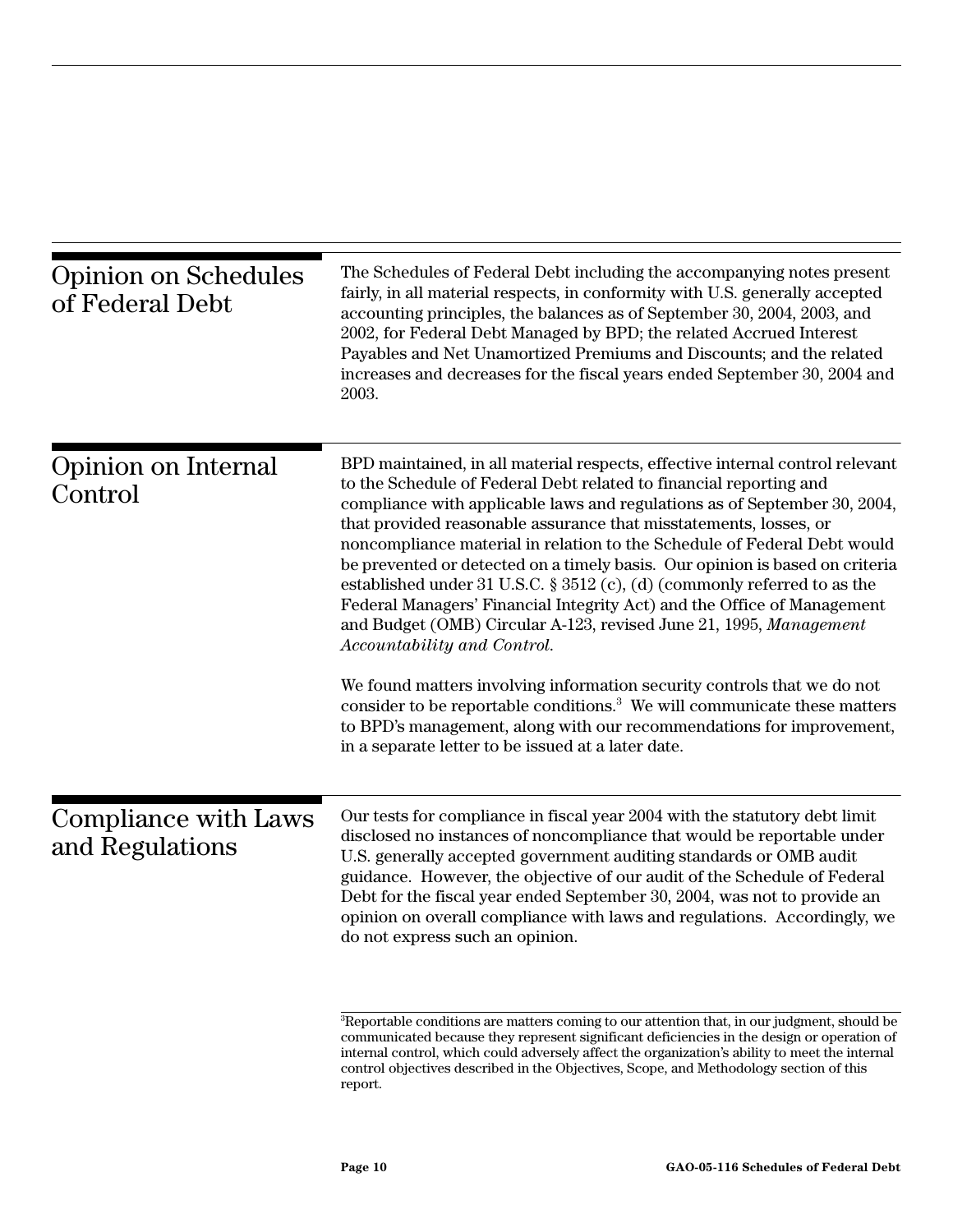| Consistency of Other<br>Information   | BPD's Overview on Federal Debt Managed by the Bureau of the Public Debt<br>contains information, some of which is not directly related to the<br>Schedules of Federal Debt. We do not express an opinion on this<br>information. However, we compared this information for consistency with<br>the schedules and discussed the methods of measurement and presentation<br>with BPD officials. Based on this limited work, we found no material<br>inconsistencies with the schedules. |
|---------------------------------------|---------------------------------------------------------------------------------------------------------------------------------------------------------------------------------------------------------------------------------------------------------------------------------------------------------------------------------------------------------------------------------------------------------------------------------------------------------------------------------------|
| Objectives, Scope, and<br>Methodology | Management is responsible for the following:<br>preparing the Schedules of Federal Debt in conformity with U.S.<br>generally accepted accounting principles;                                                                                                                                                                                                                                                                                                                          |
|                                       | establishing, maintaining, and assessing internal control to provide<br>reasonable assurance that the broad control objectives of the Federal<br>Managers' Financial Integrity Act are met; and                                                                                                                                                                                                                                                                                       |
|                                       | complying with applicable laws and regulations.                                                                                                                                                                                                                                                                                                                                                                                                                                       |
|                                       | We are responsible for obtaining reasonable assurance about whether<br>(1) the Schedules of Federal Debt are presented fairly, in all material<br>respects, in conformity with U.S. generally accepted accounting principles<br>and (2) management maintained effective related internal control as of<br>September 30, 2004, the objectives of which are the following:                                                                                                              |
|                                       | Financial reporting: Transactions are properly recorded, processed, and<br>summarized to permit the preparation of the Schedule of Federal Debt<br>for the fiscal year ended September 30, 2004, in conformity with U.S.<br>generally accepted accounting principles.                                                                                                                                                                                                                 |
|                                       | Compliance with laws and regulations: Transactions related to the<br>Schedule of Federal Debt for the fiscal year ended September 30, 2004,<br>are executed in accordance with laws governing the use of budget<br>authority and with other laws and regulations that could have a direct<br>and material effect on the Schedule of Federal Debt.                                                                                                                                     |
|                                       | We are also responsible for testing compliance with selected provisions of<br>laws and regulations that have a direct and material effect on the Schedule<br>of Federal Debt. Further, we are responsible for performing limited                                                                                                                                                                                                                                                      |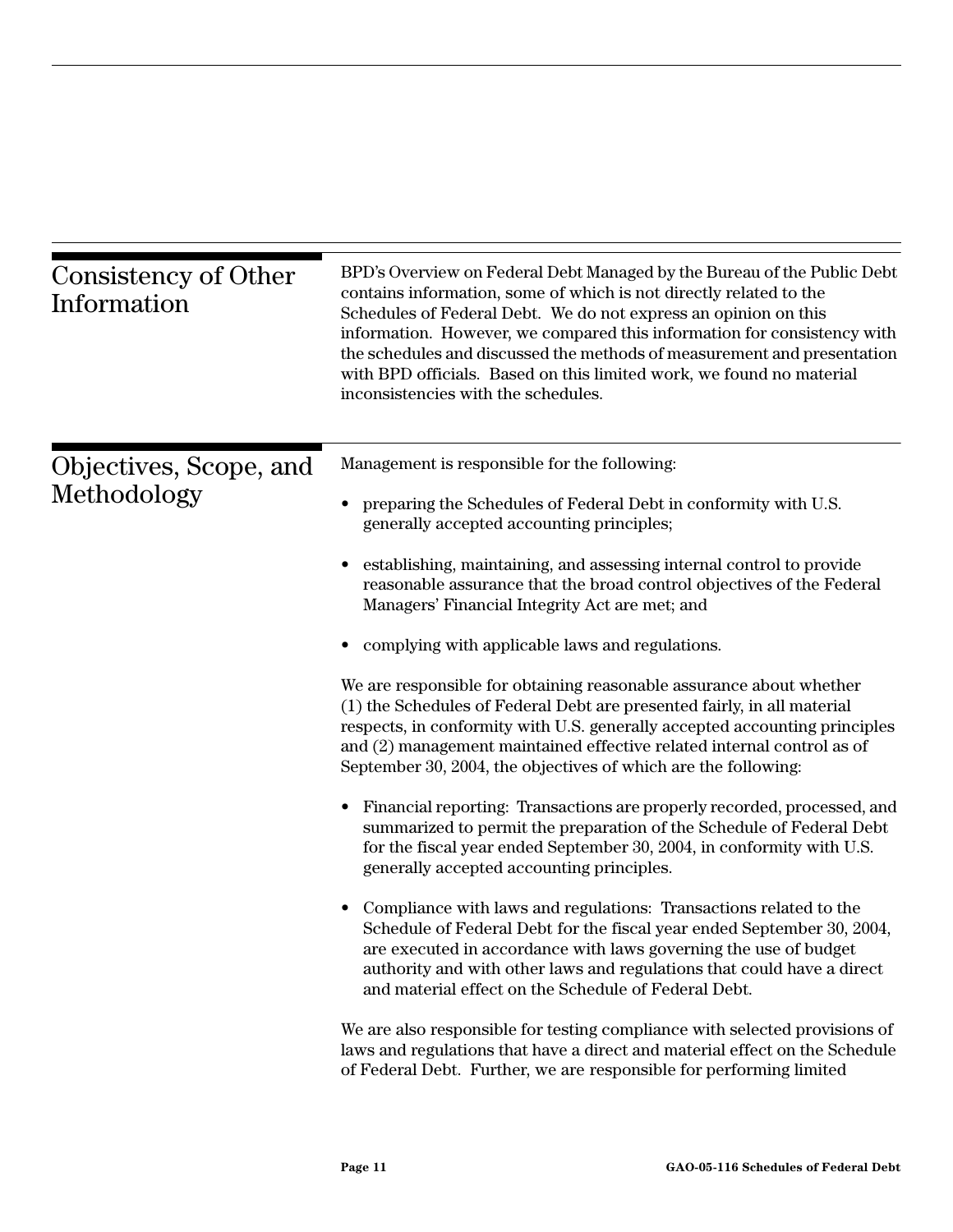procedures with respect to certain other information appearing with the Schedules of Federal Debt.

In order to fulfill these responsibilities, we

- examined, on a test basis, evidence supporting the amounts and disclosures in the Schedules of Federal Debt;
- assessed the accounting principles used and any significant estimates made by management;
- evaluated the overall presentation of the Schedules of Federal Debt;
- obtained an understanding of internal control relevant to the Schedule of Federal Debt as of September 30, 2004, related to financial reporting and compliance with laws and regulations (including execution of transactions in accordance with budget authority);
- tested relevant internal controls over financial reporting and compliance, and evaluated the design and operating effectiveness of internal control related to the Schedule of Federal Debt as of September 30, 2004;
- considered the process for evaluating and reporting on internal control and financial management systems under the Federal Managers' Financial Integrity Act; and
- tested compliance in fiscal year 2004 with the statutory debt limit (31) U.S.C. § 3101(b), as amended by Pub. L. No. 107-199, § 1, 116 Stat. 734 (2002) and Pub. L. No. 108-24, 117 Stat. 710 (2003)).

We did not evaluate all internal controls relevant to operating objectives as broadly described by the Federal Managers' Financial Integrity Act, such as those controls relevant to preparing statistical reports and ensuring efficient operations. We limited our internal control testing to controls over financial reporting and compliance. Because of inherent limitations in internal control, misstatements due to error or fraud, losses, or noncompliance may nevertheless occur and not be detected. We also caution that projecting our evaluation to future periods is subject to the risk that controls may become inadequate because of changes in conditions or that the degree of compliance with controls may deteriorate.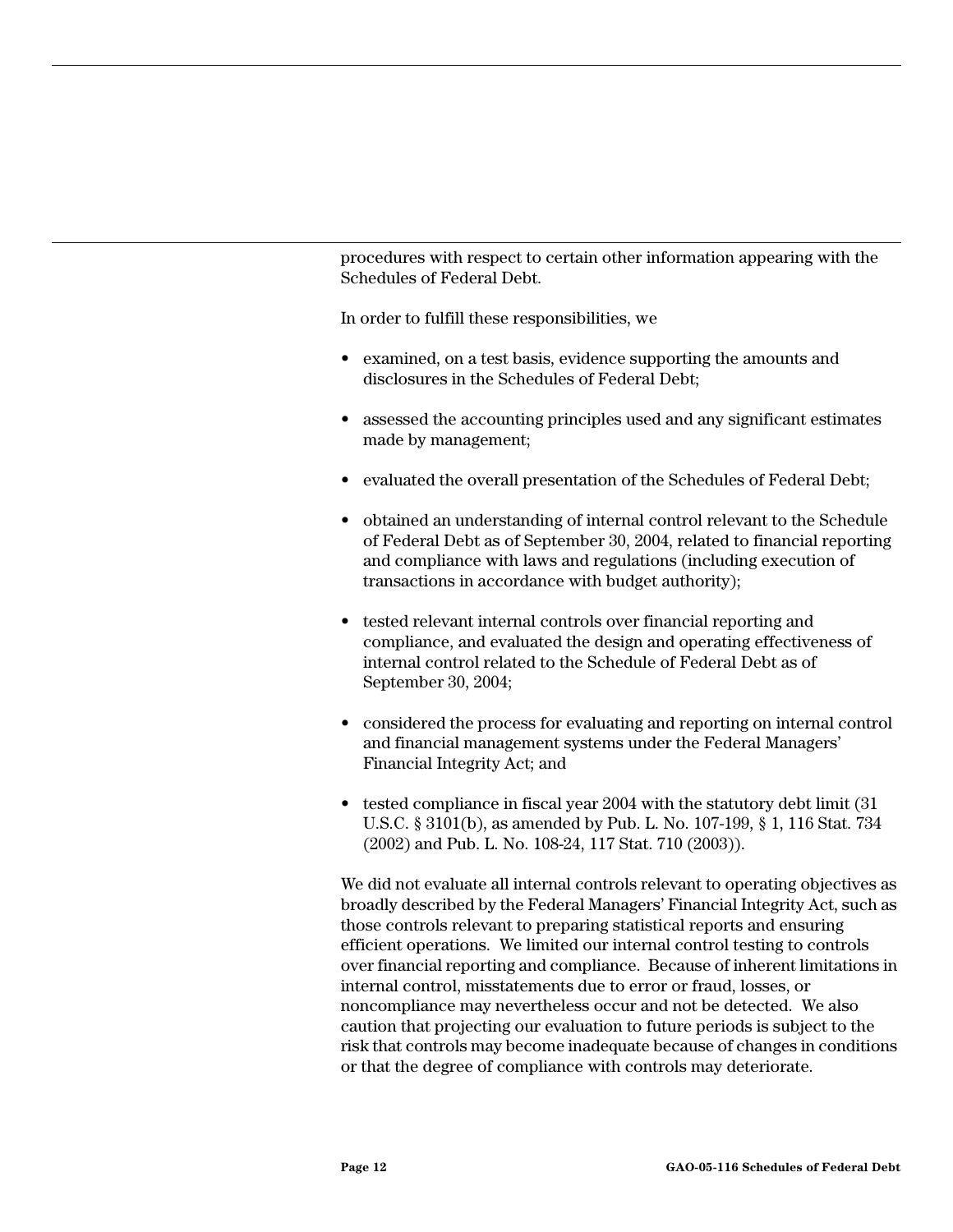We did not test compliance with all laws and regulations applicable to BPD. We limited our tests of compliance to a selected provision of a law that has a direct and material effect on the Schedule of Federal Debt for the fiscal year ended September 30, 2004. We caution that noncompliance may occur and not be detected by these tests and that such testing may not be sufficient for other purposes.

We performed our work in accordance with U.S. generally accepted government auditing standards and applicable OMB audit guidance.

Agency Comments In commenting on a draft of this report, BPD concurred with the facts and conclusions in our report. The comments are reprinted in appendix I.

 $\lambda$ e m-Wan $\eta$ 

David M. Walker Comptroller General of the United States

October 25, 2004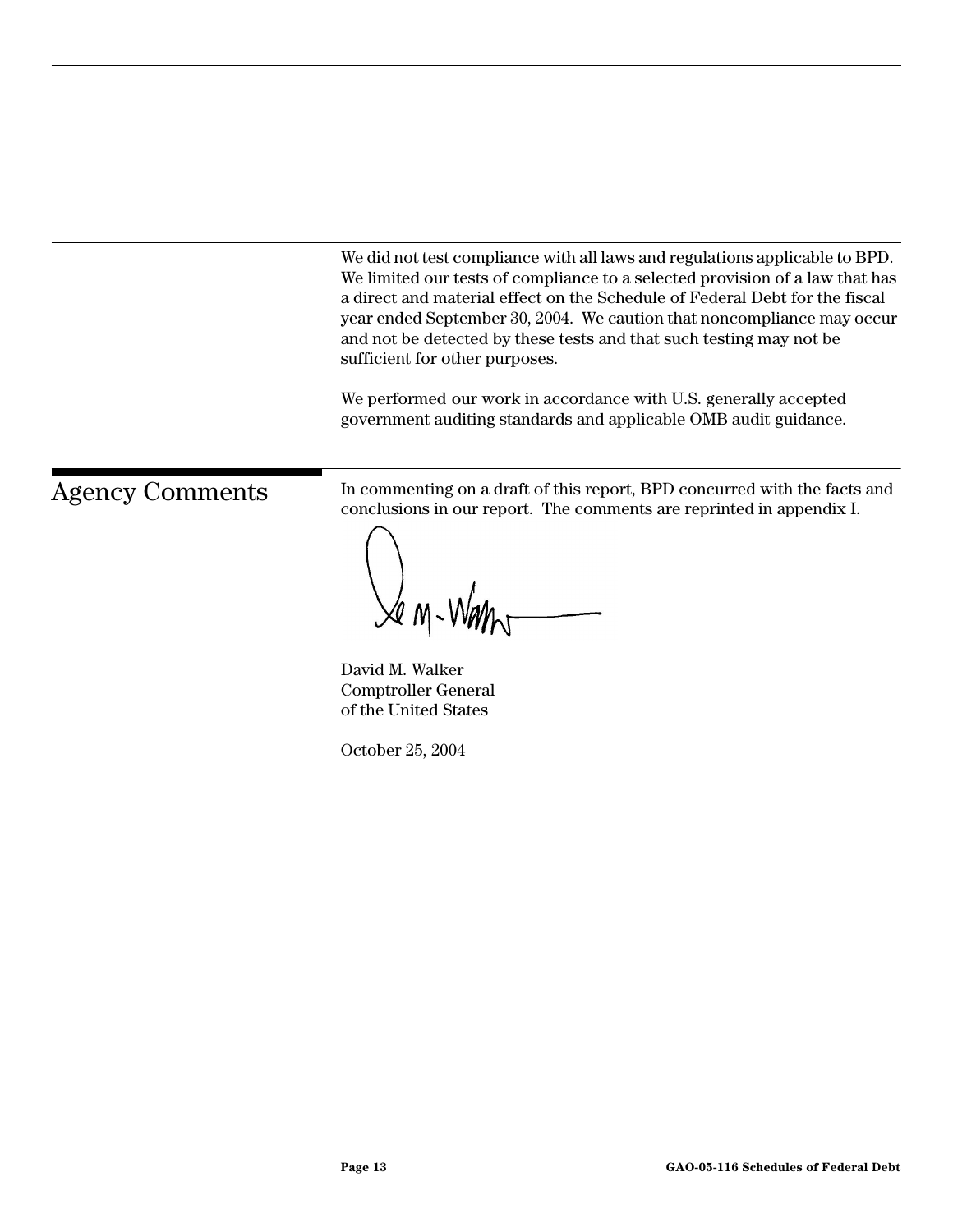### Overview, Schedules, and Notes

#### **Overview on Federal Debt Managed by the Bureau of the Public Debt**

#### **Overview on Federal Debt Managed by the Bureau of the Public Debt**

#### *Gross Federal Debt Outstanding<sup>1</sup>*

Federal debt managed by the Bureau of the Public Debt comprises debt held by the public and debt held by certain federal government accounts, the latter of which is referred to as intragovernmental debt holdings. As of September 30, 2004 and 2003, outstanding gross federal debt managed by the bureau totaled \$7,379 and \$6,783 billion, respectively. The increase in gross federal debt of \$596 billion during fiscal year 2004 was due to an increase in gross intragovernmental debt holdings of \$213 billion and an increase in gross debt held by the public of \$383 billion. As Figure 1 illustrates, intragovernmental debt holdings have steadily increased since fiscal year 2000 and debt held by the public decreased in fiscal year 2001, but increased in fiscal years 2002 through 2004. The primary reason for the increases in intragovernmental debt holdings is the annual surpluses in the Federal Old-Age and Survivors Insurance Trust Fund, Civil Service Retirement and Disability Trust Fund, Federal Hospital Insurance Trust Fund, Federal Disability Insurance Trust Fund, and Military Retirement Fund. The fiscal years 2002 through 2004 increases in debt held by the public are due primarily to total federal spending exceeding total federal revenues. As of September 30, 2004, gross debt held by the public totaled \$4,307 billion and gross intragovernmental debt holdings totaled \$3,072 billion.

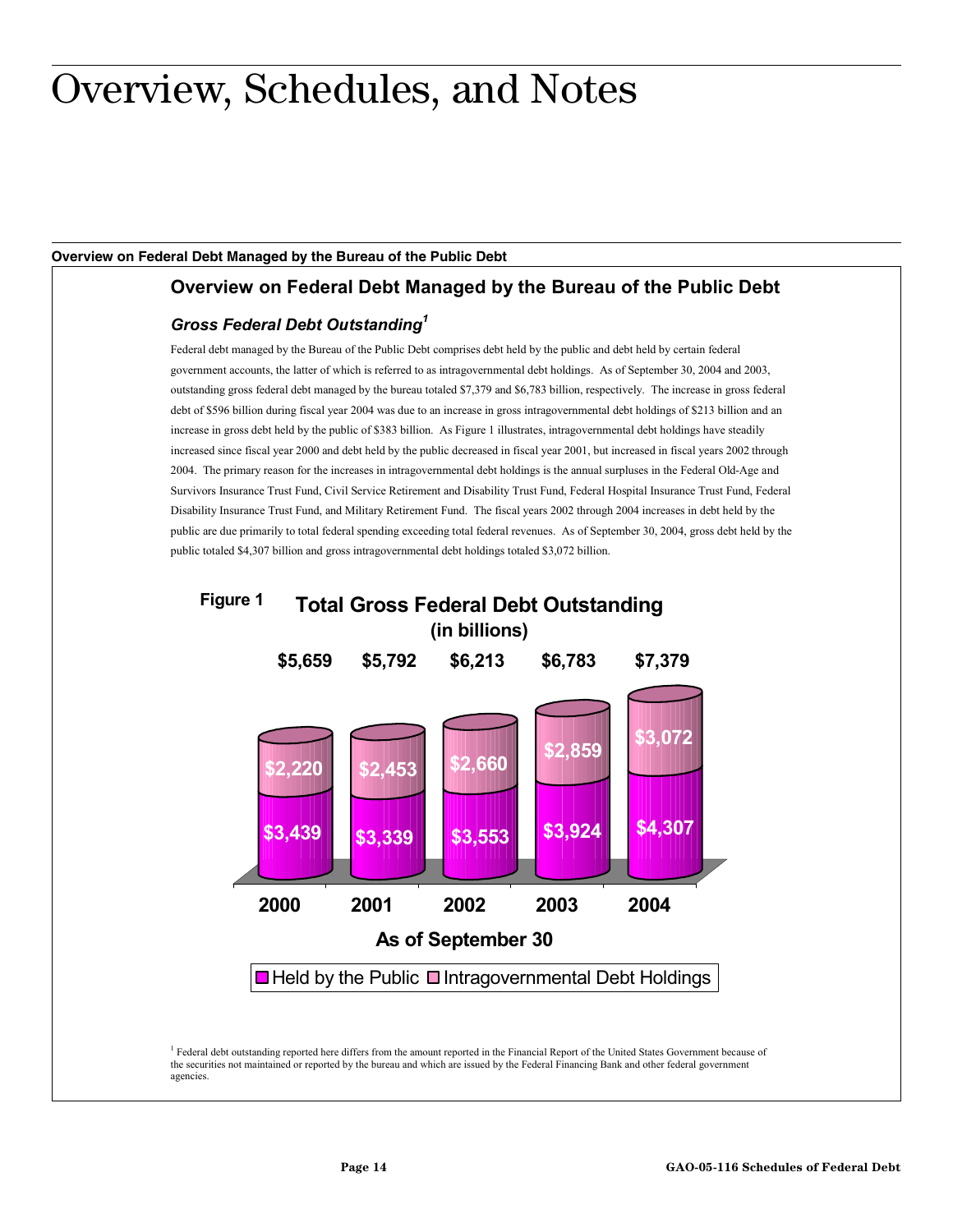#### *Interest Expense*

Interest expense incurred during fiscal year 2004 consists of (1) interest accrued and paid on debt held by the public or credited to accounts holding intragovernmental debt during the fiscal year, (2) interest accrued during the fiscal year, but not yet paid on debt held by the public or credited to accounts holding intragovernmental debt, and (3) net amortization of premiums and discounts. The primary components of interest expense are interest paid on the debt held by the public and interest credited to federal government trust funds and other federal government accounts that hold Treasury securities. The interest paid on the debt held by the public affects the current spending of the federal government and represents the burden in servicing its debt (i.e., payments to outside creditors). Interest credited to federal government trust funds and other federal government accounts, on the other hand, does not result in an immediate outlay of the federal government because one part of the government pays the interest and another part receives it. However, this interest represents a claim on future budgetary resources and hence an obligation on future taxpayers. This interest, when reinvested by the trust funds and other federal government accounts, is included in the programs' excess funds not currently needed in operations, which are invested in federal securities. During fiscal year 2004, interest expense incurred totaled \$322 billion, interest expense on debt held by the public was \$158 billion, and \$164 billion was interest incurred for intragovernmental debt holdings. As Figure 2 illustrates, total interest expense decreased each year from fiscal year 2001 through 2003, but increased in fiscal year 2004. Average interest rates on principal balances outstanding as of fiscal year end are disclosed in the Notes to the Schedules of Federal Debt.

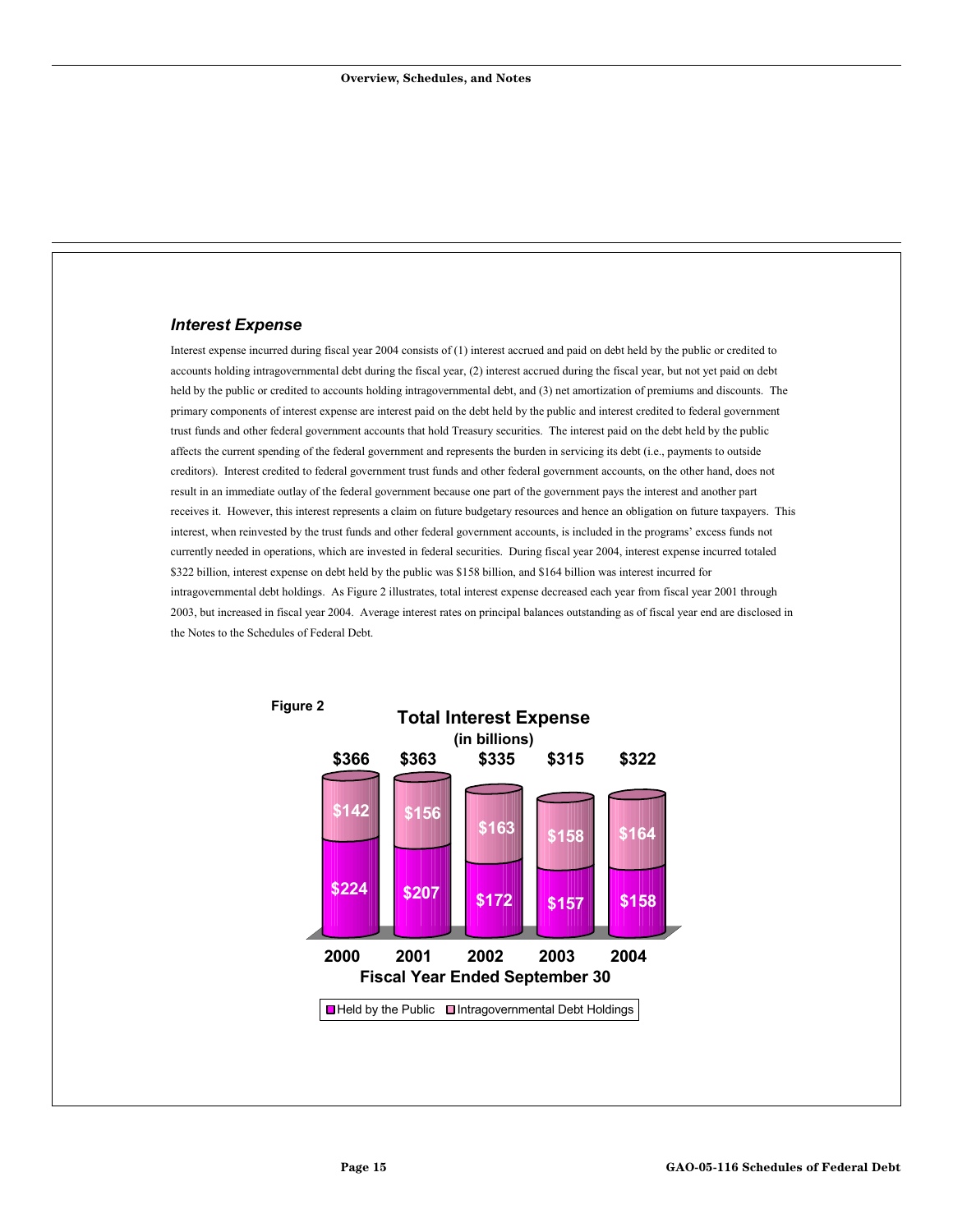#### *Debt Held by the Public*

Debt held by the public reflects how much of the nation's wealth has been absorbed by the federal government to finance prior federal spending in excess of total federal revenues. As of September 30, 2004 and 2003, gross debt held by the public totaled \$4,307 billion and \$3,924 billion, respectively (see Figure 1), an increase of \$383 billion. The borrowings and repayments of debt held by the public increased from fiscal year 2003 to 2004 primarily due to Treasury's decision to finance current operations using more short-term securities.

As of September 30, 2004, \$3,846 billion, or 89 percent, of the securities that constitute debt held by the public were marketable, meaning that once the government issues them, they can be resold by whoever owns them. Marketable debt is made up of Treasury bills, Treasury notes, Treasury bonds, and Treasury Inflation-Protected Securities (TIPS)<sup>2</sup> with maturity dates ranging from less than 1 year out to 30 years. Of the marketable securities currently held by the public as of September 30, 2004, \$2,576 billion or 67 percent will mature within the next 4 years (see Figure 3). As of September 30, 2004 and 2003, notes and TIPS held by the public maturing within the next 10 years totaled \$2,274 billion and \$1,919 billion, respectively, an increase of \$355 billion.

The government also issues to the public, state and local governments, and foreign governments and central banks nonmarketable securities, which cannot be resold, and have maturity dates from on demand to more than 10 years. As of September 30, 2004, nonmarketable securities totaled \$461 billion, or 11 percent of debt held by the public. As of that date, nonmarketable securities primarily consisted of savings securities totaling \$204 billion and special securities for state and local governments totaling \$158 billion.



<sup>2</sup> TIPS were previously included with Notes and Bonds.

<sup>3</sup> Callable securities mature between fiscal years 2010 and 2015, but are reported by their call date.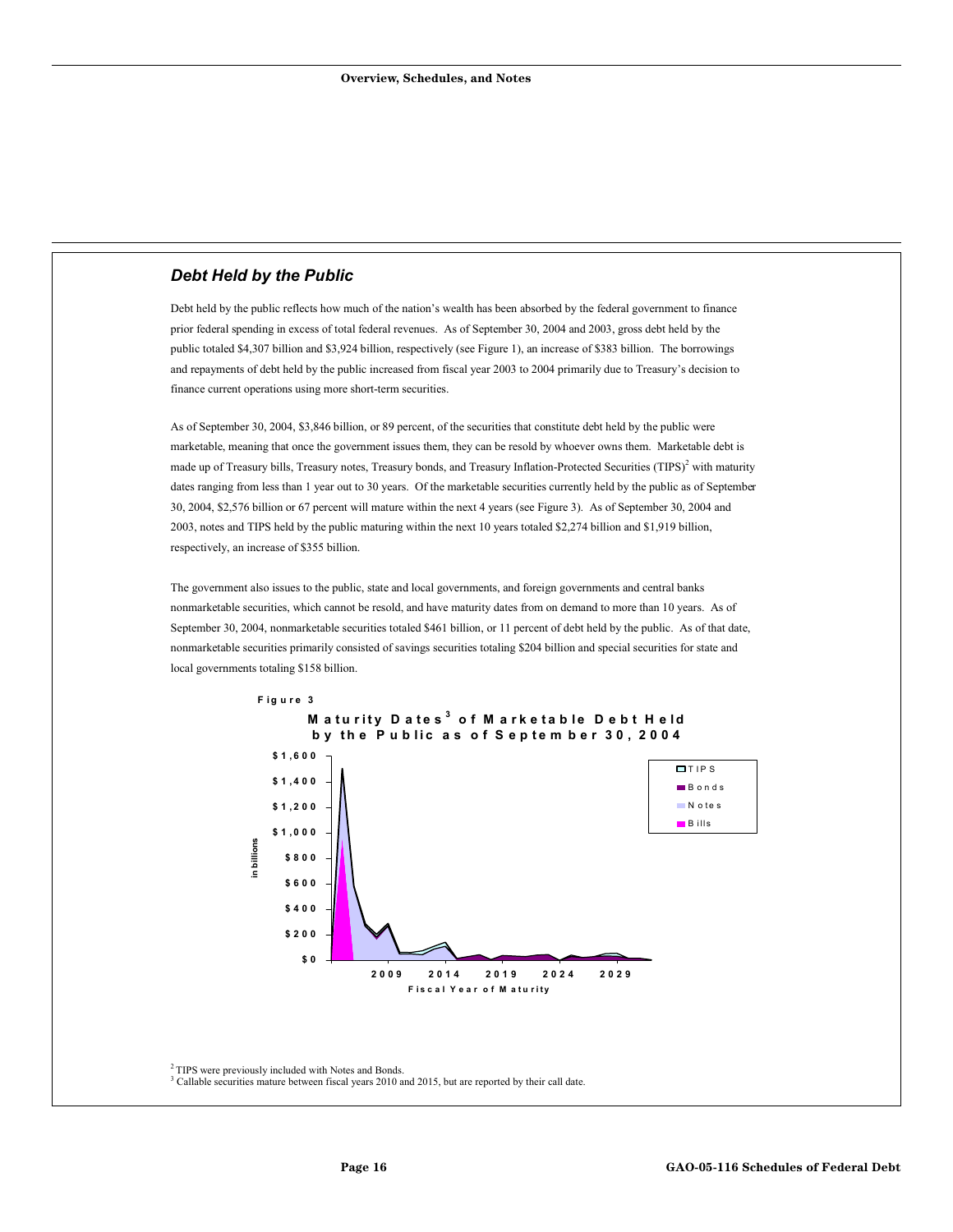#### *Intragovernmental Debt Holdings*

Intragovernmental debt holdings represent balances of Treasury securities held by over 200 individual federal government accounts with either the authority or the requirement to invest excess receipts in special U.S. Treasury securities that are guaranteed for principal and interest by the full faith and credit of the U.S. Government. Intragovernmental debt holdings primarily consist of balances in the Social Security, Medicare, Military Retirement, and Civil Service Retirement and Disability trust funds.<sup>4</sup> As of September 30, 2004, such funds accounted for \$2,726 billion, or 89 percent, of the \$3,072 billion intragovernmental debt holdings balances (see Figure 4). As of September 30, 2004 and 2003, gross intragovernmental debt holdings totaled \$3,072 billion and \$2,859 billion, respectively (see Figure 1), an increase of \$213 billion.

The majority of intragovernmental debt holdings are Government Account Series (GAS) securities. GAS securities consist of par value securities and market-based securities, with terms ranging from on demand out to 30 years. Par value securities are issued and redeemed at par (100 percent of the face value), regardless of current market conditions. Market-based securities, however, can be issued at a premium or discount and are redeemed at par value on the maturity date or at market value if redeemed before the maturity date.



#### **Components of Intragovernmental Debt Holdings as of September 30, 2004 Figure 4**

<sup>4</sup> The Social Security trust funds consist of the Federal Old-Age and Survivors Insurance Trust Fund and the Federal Disability Insurance Trust Fund. In addition, the Medicare trust funds are made up of the Federal Hospital Insurance Trust Fund and the Federal Supplementary Medical Insurance Trust Fund.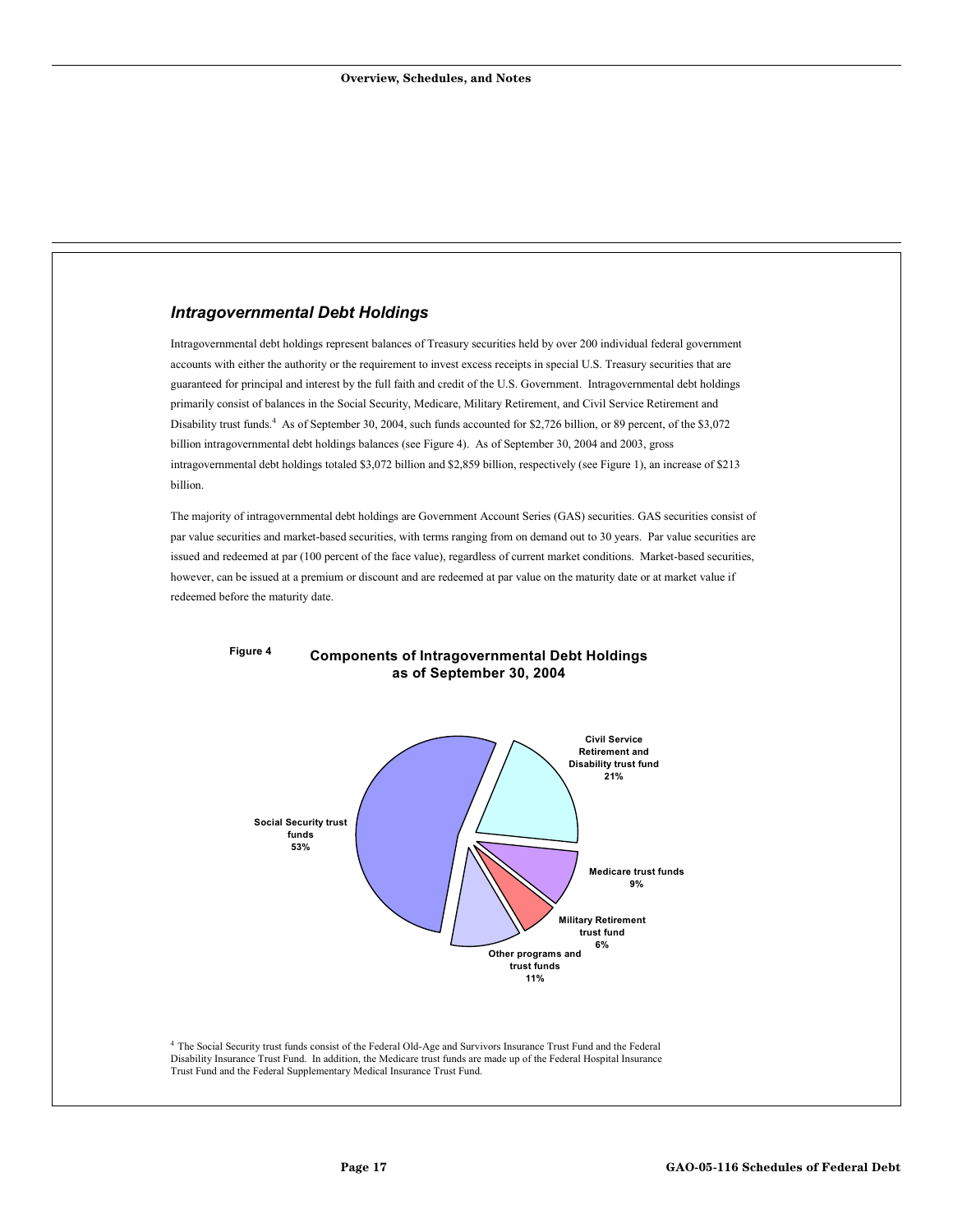#### *Significant Events in FY 2004*

#### *Increased Issuance of Treasury Inflation-Protected Securities (TIPS)*

During fiscal year 2004, Treasury increased the issuances of inflation-indexed securities known as Treasury Inflation-Protected Securities (TIPS). In the May 5, 2004, Quarterly Refunding Statement, Treasury introduced both a 5-year TIPS and a 20-year TIPS. Each security will be issued semiannually with the 5-year TIPS issued in April and October and the 20-year TIPS issued in January and July. A 10-year TIPS will continue to be issued in January, April, July and October. The first 20-year TIPS was issued on July 30, 2004, in the amount of \$11 billion and will be reopened in January 2005 and July 2005. Similarly, the 5-year TIPS will be issued in late October 2004, and will be reissued in April 2005 and October 2005.

#### *Treasury System Changes*

In the February 2004 Quarterly Refunding Statement, Treasury announced its intentions to compute price awards in auctions to six decimal places per hundred. Calculating prices to six decimals ensures price uniqueness for all discount rates or yields bid in all marketable Treasury securities auctions. This change also makes Treasury's pricing practice consistent with secondary market practices. In addition, the August 2004 Quarterly Refunding Statement announced that the limit on non-competitive Treasury auction awards will be \$5 million for all auctions. The previous limit on non-competitive awards, in effect since 1991, was \$1 million for bill auctions and \$5 million for coupon auctions. These changes were effective on September 20, 2004.

#### *Uniform Offering Circular Rewritten*

The Uniform Offering Circular (UOC), in conjunction with the announcement for each auction, provides the terms and conditions for the auction and issuance of marketable Treasury securities to the public. Treasury has rewritten the UOC in plain language because the wide variety of bidders in our securities auctions – broker-dealers, depository institutions, nonfinancial firms, individuals, etc. – have widely different levels of experience in dealing with federal regulations in general and with securities-related concepts and regulations in particular. On July 28, 2004, the rewritten UOC was published in the Federal Register. Treasury believes that a better understanding of the auction rules may increase direct participation in our auctions and improve the auction process overall, resulting in lower borrowing costs.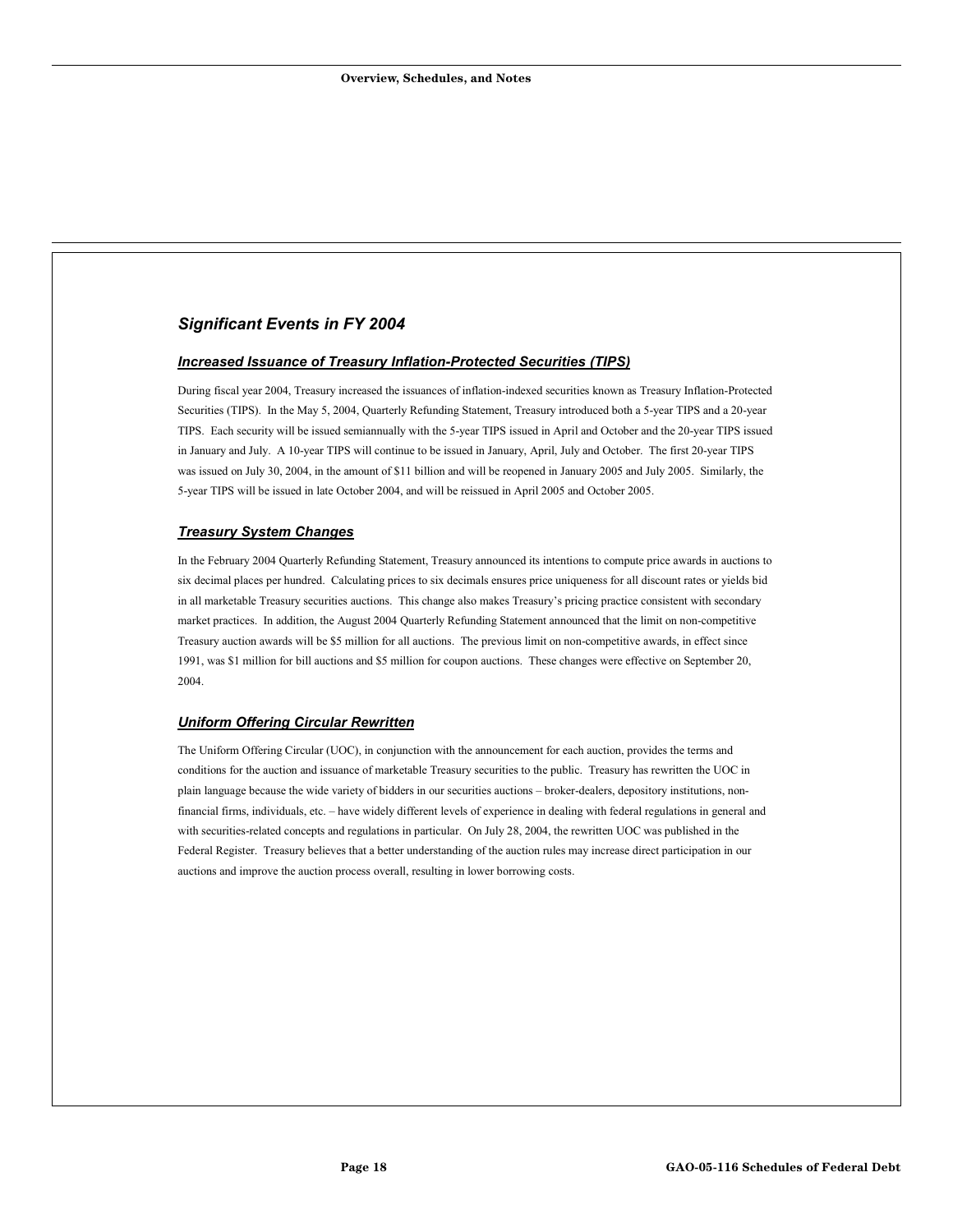#### *Significant Events in FY 2004, cont.*

#### *Series HH Savings Bonds Discontinued*

As announced on February 18, 2004, the final Series HH Savings Bonds were issued to the public on August 31, 2004. These bonds are current-income securities that pay interest to their owners semiannually. Series HH Savings Bonds issued through August 2004 will continue to earn interest until they reach final maturity 20 years after issue. Treasury withdrew the offering of HH bonds due to the high cost in relation to the relatively small value of transactions. These bonds were initially issued in 1980 and were available in exchange for Series E or EE Savings Bonds. After August 31, 2004, holders of eligible E and/or EE bonds may choose to accept the proceeds of maturing issues or invest them in marketable bills, notes, or TIPS at auction, or they may choose to purchase Series EE or I Savings Bonds.

#### *EasySaver Program To Be Discontinued*

EasySaver was introduced in November 1998 to encourage savings and broaden access to Treasury securities. Customers enrolled in EasySaver could buy U.S. Savings Bonds through authorized debits to their bank accounts thus allowing employees of smaller businesses to have access to a regular savings plan like the millions of Americans who buy bonds through payroll savings plans at work. Since some of the same EasySaver features and even more features are available in TreasuryDirect (www.treasurydirect.gov), the Bureau of the Public Debt stopped accepting EasySaver enrollments on December 31, 2003. All existing automatic EasySaver debits will be discontinued in March 2005. Customers are encouraged to enroll in TreasuryDirect to buy, manage, and redeem their securities online.

#### *TreasuryDirect*

TreasuryDirect represents a direct relationship between customers — individuals and financial professionals alike — and the U.S. Treasury. The TreasuryDirect website (www.treasurydirect.gov) provides complete information for people who want to buy securities directly from the Treasury — in a way that's easy for everyone to understand. Electronic purchasers can use TreasuryDirect to schedule electronic Series EE and I Savings Bond purchases. TreasuryDirect enhanced its Internet website capability during fiscal year 2004. One new feature offered is a payroll deduction option to purchase a Zero-Percent Certificate of Indebtedness (C of I). While these securities do not earn any interest, they can be used as a source of funds to purchase savings bonds within a TreasuryDirect account after accumulating a minimum of \$25 in the C of I or by scheduling a purchase in advance. Customers may purchase electronic Series EE and I Savings Bonds ranging in value from \$25 - \$30,000 in increments as low as \$0.01. There is a \$30,000 annual limit per series per person. Customers may redeem a bond one year after purchase, or hold the bond to maturity.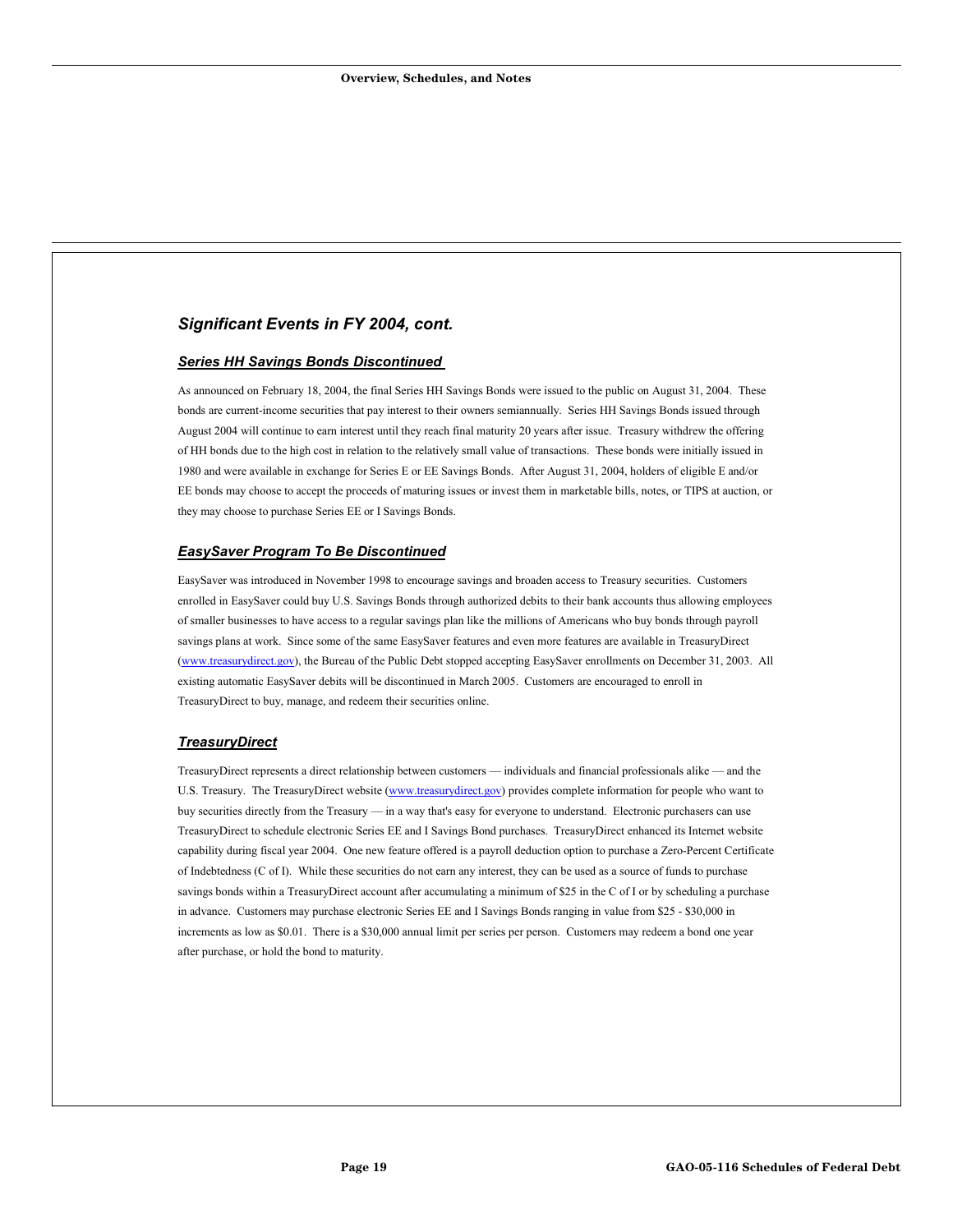#### *Significant Events in FY 2004, cont.*

#### *Depositary Compensation Securities Redeemed, Replaced By Appropriation*

In July 2003, Treasury began issuing Depositary Compensation Securities (DCS), a non-marketable security, to compensate those financial institutions serving as financial agents of the United States for essential banking services provided to the Government. These securities were issued to financial agents in an amount sufficient to generate interest payments equal to the monthly expenses for financial agent services provided to Treasury. As part of the fiscal year 2004 Treasury appropriation, a permanent and indefinite appropriation was enacted to reimburse financial institutions serving as financial agents for the United States. As a result, more than \$16 billion of DCS were called on February 29, 2004.

#### *Statutory Debt Limit Being Evaluated*

As a consequence of the changes in the government's financing needs, resulting in part from the current economic environment, Treasury Secretary John Snow urged the Congress on August 2, 2004, to raise the debt limit. Delays in raising the current debt limit of \$7,384 billion have forced Treasury to enter into a debt issuance suspension period (DISP) that involves Treasury's departure from its normal investment and redemption procedures for certain federal government accounts. Consistent with legal authorities available to the Secretary, on October 14, 2004, Treasury suspended sales of State and Local Government series (SLGS) nonmarketable securities and was unable to fully invest contributions in the Government Securities Investment Fund (G-Fund) of the federal employee 401(k) retirement plan.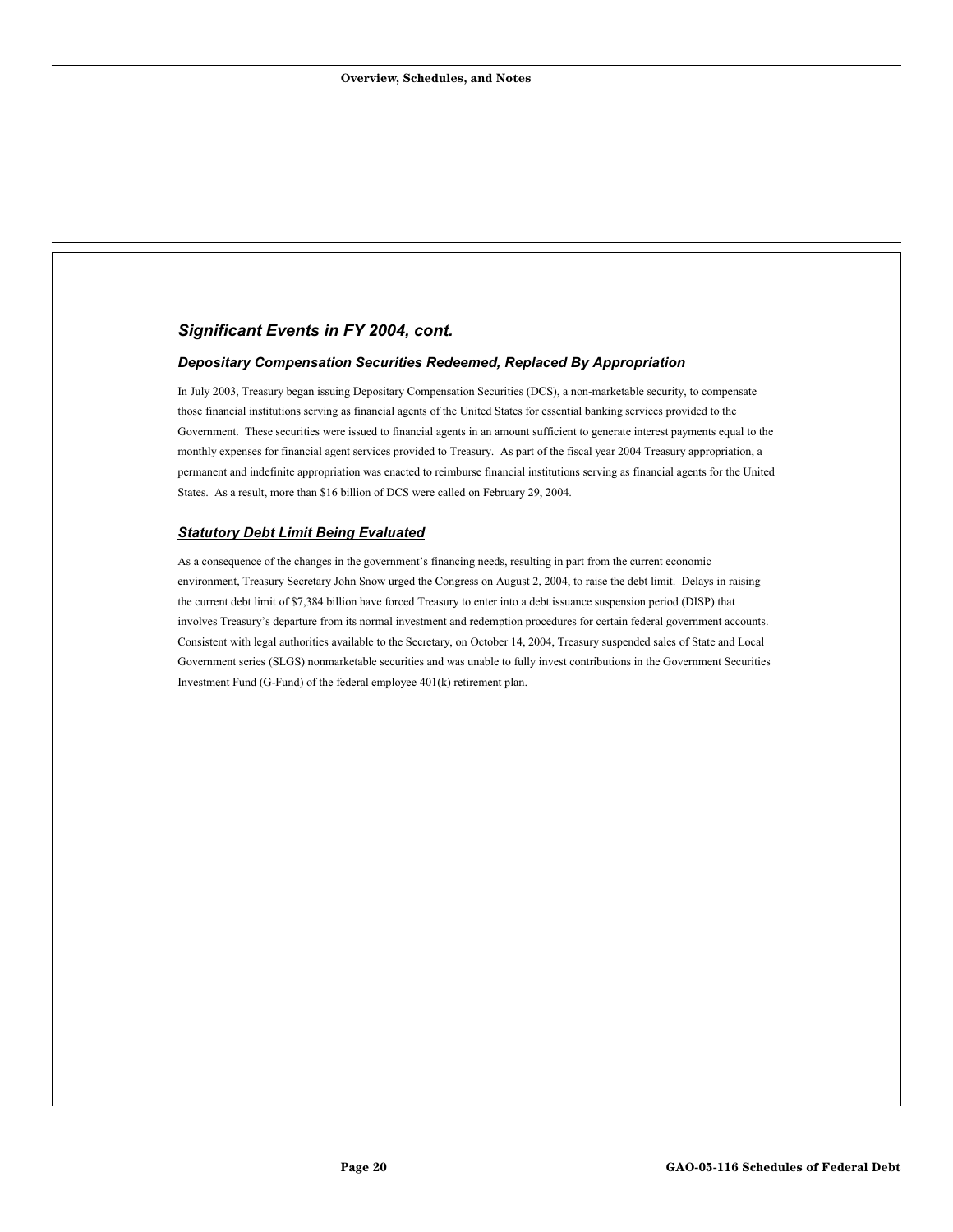#### *Historical Perspective*

Federal debt outstanding is one of the largest legally binding obligations of the federal government. Nearly all the federal debt has been issued by the Treasury with a small portion being issued by other federal government agencies. Treasury issues debt securities for two principal reasons, (1) to borrow needed funds to finance the current operations of the federal government and (2) to provide an investment and accounting mechanism for certain federal government accounts' excess receipts, primarily trust funds. Total gross federal debt outstanding has dramatically increased over the past 25 years from \$827 billion as of September 30, 1979 to \$7,379 billion as of September 30, 2004 (see Figure 5). Large budget deficits emerged during the 1980's due to tax policy decisions and increased outlays for defense and domestic programs. Through fiscal year 1997, annual federal deficits continued to be large and debt continued to grow at a rapid pace. As a result, total federal debt increased more than five fold between 1980 and 1997.

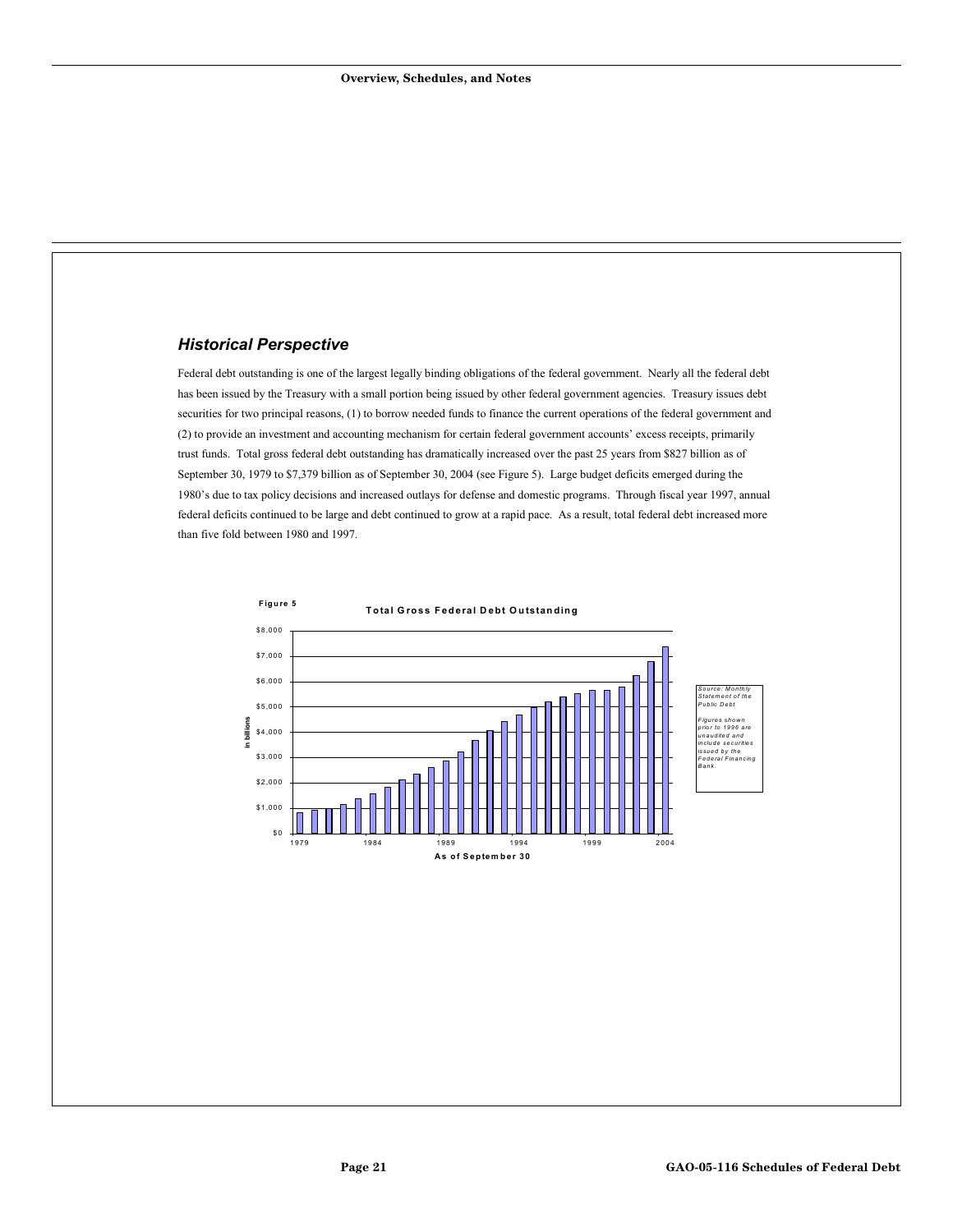#### *Historical Perspective, cont.*

However, by fiscal year 1998, federal debt held by the public was beginning to decline. In fiscal years 1998 through 2001, the amount of debt held by the public fell by \$476 billion, from \$3,815 billion to \$3,339 billion. As a consequence of the changes in the federal government's financing needs, resulting from increased federal outlays, tax policy decisions, and the deterioration of overall economic performance, from fiscal year 2001 to 2004 debt held by the public rose by \$968 billion, from \$3,339 billion to \$4,307 billion. Even in those years where debt held by the public declined, total federal debt increased because of increases in intragovernmental debt holdings. Over the past 4 fiscal years, intragovernmental debt holdings increased by \$852 billion, from \$2,220 billion as of September 30, 2000, to \$3,072 billion as of September 30, 2004. By law, trust funds have the authority or are required to invest surpluses in federal securities. As a result, the intragovernmental debt holdings balances primarily represent the cumulative surplus of funds due to the trust funds' cumulative annual excess of tax receipts, interest credited, and other collections compared to spending.

As shown in Figure 6, interest rates have fluctuated over the past 25 years. The average interest rates reflected here represent the original issue weighted effective yield on securities outstanding at the end of the fiscal year.

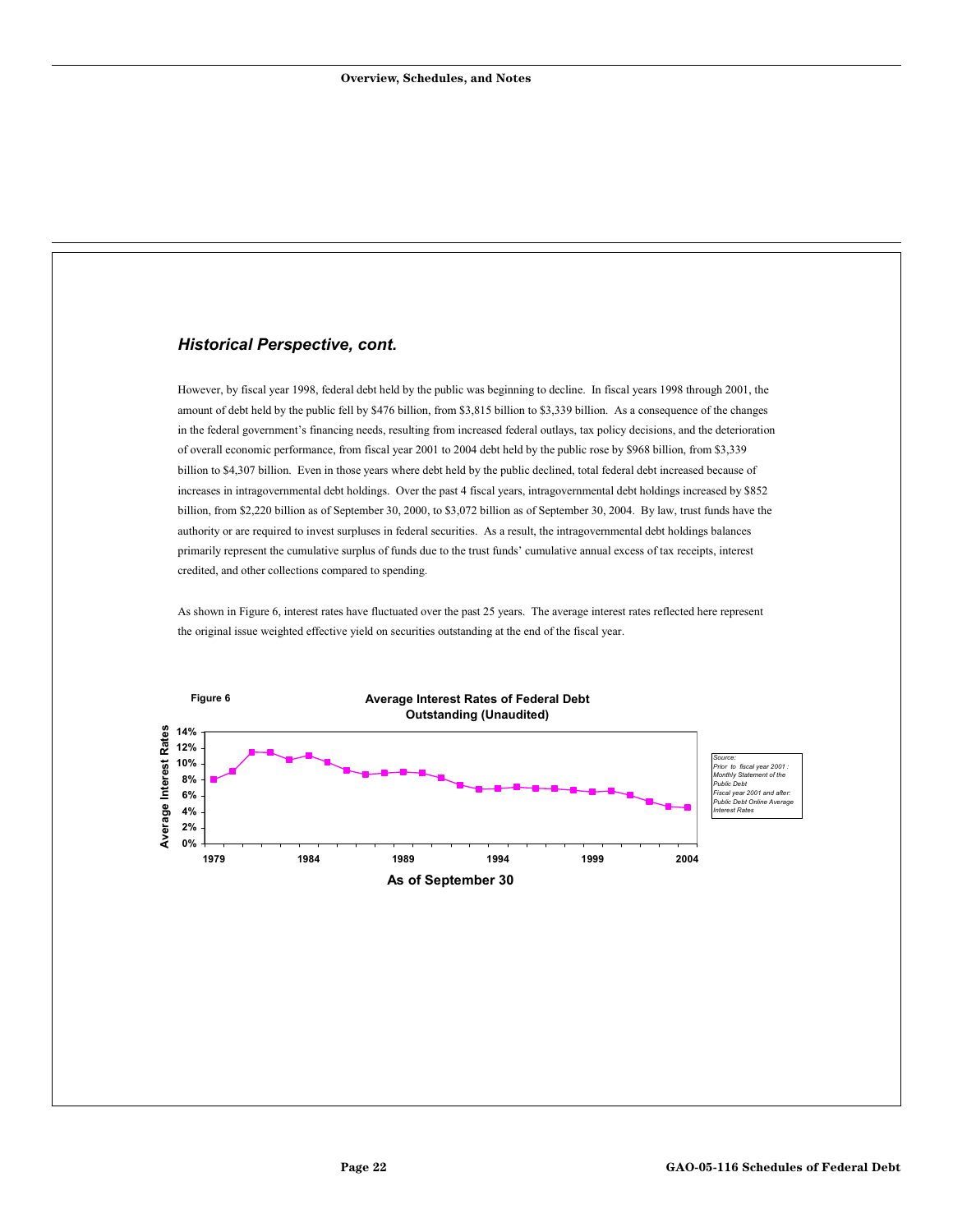#### **Schedules of Federal Debt**

|                                                                                                                                         | <b>Federal Debt</b>       |                                |                                             |                                        |                                |                                             |  |
|-----------------------------------------------------------------------------------------------------------------------------------------|---------------------------|--------------------------------|---------------------------------------------|----------------------------------------|--------------------------------|---------------------------------------------|--|
|                                                                                                                                         | <b>Held by the Public</b> |                                |                                             | <b>Intragovernmental Debt Holdings</b> |                                |                                             |  |
|                                                                                                                                         | Principal<br>(Note 2)     | Accrued<br>Interest<br>Payable | Net Unamortized<br>Premiums/<br>(Discounts) | Principal<br>(Note 3)                  | Accrued<br>Interest<br>Payable | Net Unamortized<br>Premiums/<br>(Discounts) |  |
| <b>Balance as of</b><br>September 30, 2002                                                                                              | 3,553,180                 | 32,874                         | (39, 945)                                   | 2,660,056                              | 41,076                         | 2,757                                       |  |
| <b>Increases</b><br>Borrowings from the<br>Public<br>Net Increase in<br>Intragovernmental Debt<br>Holdings                              | 4,299,022                 |                                | (10, 362)                                   | 199,174                                |                                | 3,601                                       |  |
| Accrued Interest (Note 4)                                                                                                               |                           | 143,335                        |                                             |                                        | 164,379                        |                                             |  |
| <b>Total Increases</b>                                                                                                                  | 4,299,022                 | 143,335                        | (10, 362)                                   | 199,174                                | 164,379                        | 3,601                                       |  |
| <b>Decreases</b><br>Repayments of Debt Held<br>by the Public<br><b>Interest Paid</b><br>Net Amortization (Note 4)                       | 3,928,112                 | 144,399                        | (13, 461)                                   |                                        | 164,701                        | 6,670                                       |  |
| <b>Total Decreases</b>                                                                                                                  | 3,928,112                 | 144,399                        | (13, 461)                                   | $\bf{0}$                               | 164,701                        | 6,670                                       |  |
| <b>Balance as of</b><br>September 30, 2003                                                                                              | 3,924,090                 | 31,810                         | (36, 846)                                   | 2,859,230                              | 40,754                         | (312)                                       |  |
| <b>Increases</b><br>Borrowings from the<br>Public<br>Net Increase in<br>Intragovernmental Debt<br>Holdings<br>Accrued Interest (Note 4) | 4,775,523                 | 145,585                        | (10, 667)                                   | 212,478                                | 167,855                        | 3,440                                       |  |
| <b>Total Increases</b>                                                                                                                  | 4,775,523                 | 145,585                        | (10, 667)                                   | 212,478                                | 167,855                        | 3,440                                       |  |
| <b>Decreases</b><br>Repayments of Debt Held<br>by the Public<br><b>Interest Paid</b><br>Net Amortization (Note 4)                       | 4,392,268                 | 144,660                        | (12, 735)                                   |                                        | 166,346                        | 3,717                                       |  |
| <b>Total Decreases</b>                                                                                                                  | 4,392,268                 | 144,660                        | (12, 735)                                   | $\bf{0}$                               | 166,346                        | 3,717                                       |  |
| <b>Balance as of</b><br>September 30, 2004                                                                                              | \$4,307,345               | \$32,735                       | $($ \$34,778 $)$                            | \$3,071,708                            | \$42,263                       | $($ \$589 $)$                               |  |

*The accompanying notes are an integral part of these schedules.*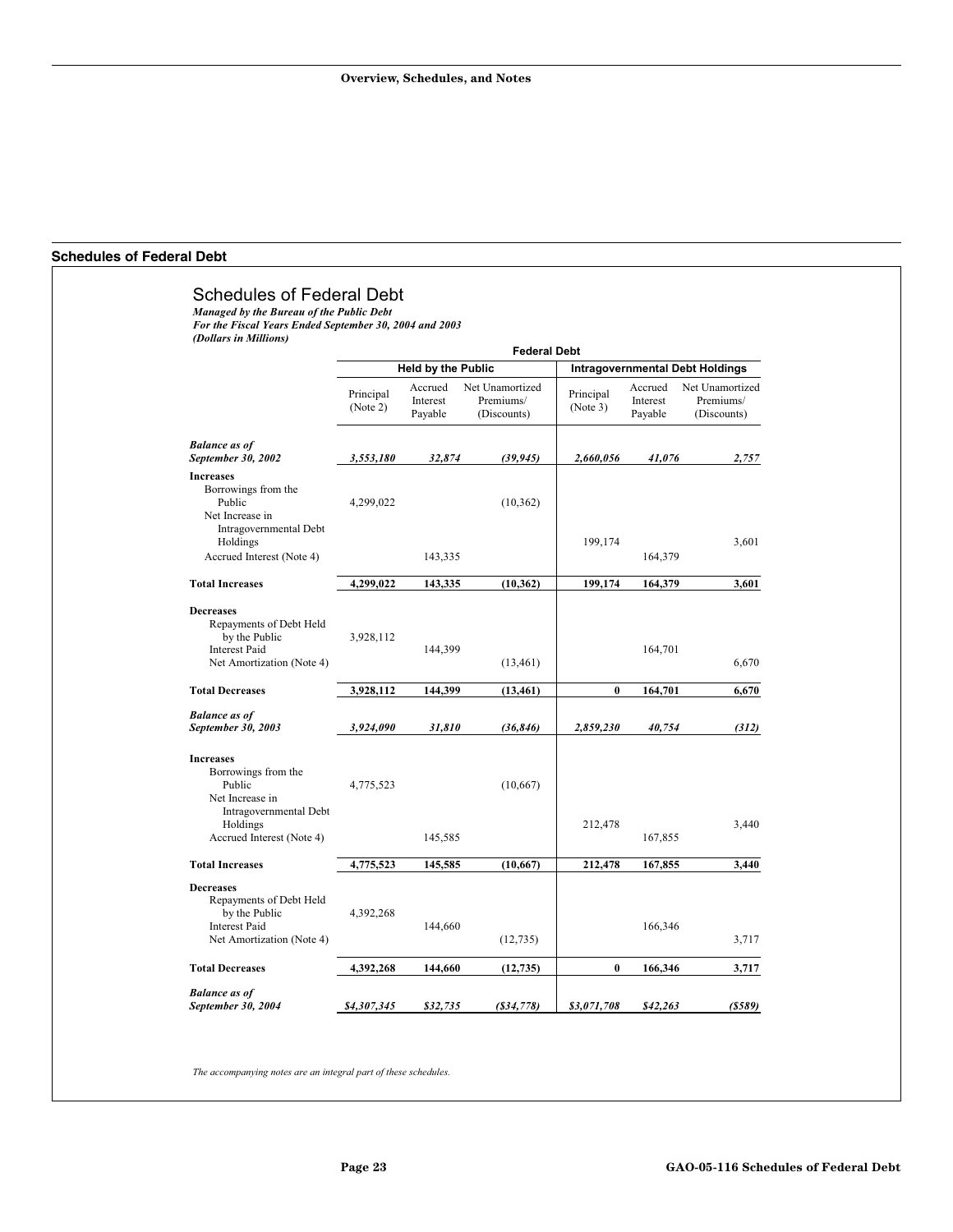#### **Notes to the Schedules of Federal Debt**

*Notes to the Schedules of Federal Debt Managed by the Bureau of the Public Debt For the Fiscal Years Ended September 30, 2004 and 2003* 

 *(Dollars in Millions)* 

**Note 1. Significant Accounting Policies** 

Basis of Presentation

The Schedules of Federal Debt Managed by the Bureau of the Public Debt (BPD) have been prepared to report fiscal year 2004 and 2003 balances and activity relating to monies borrowed from the public and certain federal government accounts to fund the U.S. government's operations. Permanent, indefinite appropriations are available for the payment of interest on the federal debt and the redemption of Treasury securities.

#### Reporting Entity

The Constitution empowers the Congress to borrow money on the credit of the United States. The Congress has authorized the Secretary of the Treasury to borrow monies to operate the federal government within a statutory debt limit. Title 31 U.S.C. authorizes Treasury to prescribe the debt instruments and otherwise limit and restrict the amount and composition of the debt. BPD, an organizational entity within the Fiscal Service of the Department of the Treasury, is responsible for issuing Treasury securities in accordance with such authority and to account for the resulting debt. In addition, BPD has been given the responsibility to issue Treasury securities to trust funds for trust fund receipts not needed for current benefits and expenses. BPD issues and redeems Treasury securities for the trust funds based on data provided by program agencies and other Treasury entities.

#### Basis of Accounting

The schedules were prepared in conformity with U.S. generally accepted accounting principles and from BPD's automated accounting system, Public Debt Accounting and Reporting System. Interest costs are recorded as expenses when incurred, instead of when paid. Certain Treasury securities are issued at a discount or premium. These discounts and premiums are amortized over the term of the security using an interest method for all long term securities and the straight line method for short term securities. The Department of the Treasury also issues Treasury Inflation-Protected Securities (TIPS). The principal for TIPS is adjusted over the life of the security based on the Consumer Price Index for all Urban Consumers.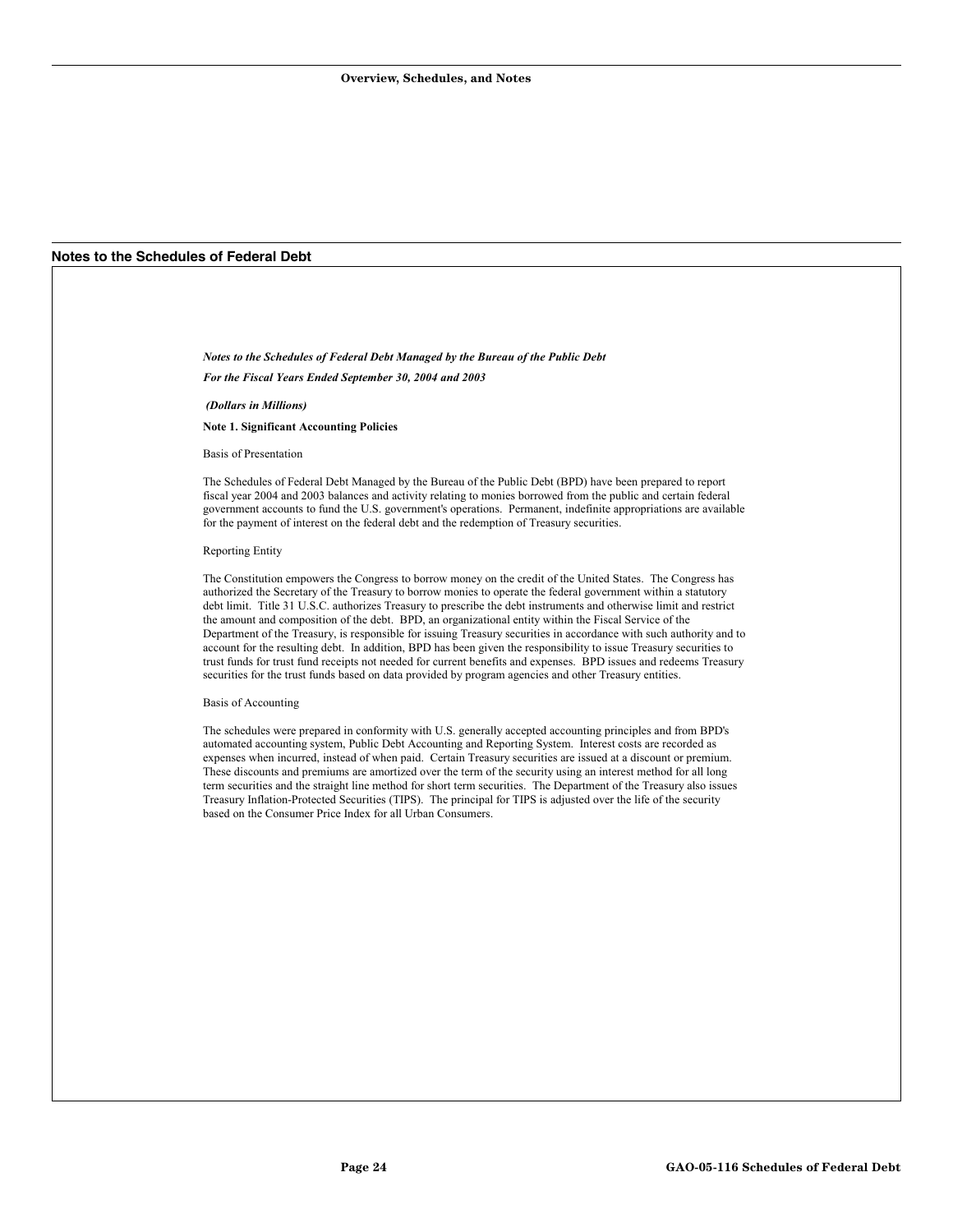| Notes to the Schedules of Federal Debt Managed by the Bureau of the Public Debt                                                                                                                                                                                                                                                                                                                                                                                                                                                                                                                                                                                                                                                                                                                                                                                                                                                                                                                                                                                                                                                                                                                                                                                                                                                                                                                                                                                                                                                             |             |                  |             |                  |
|---------------------------------------------------------------------------------------------------------------------------------------------------------------------------------------------------------------------------------------------------------------------------------------------------------------------------------------------------------------------------------------------------------------------------------------------------------------------------------------------------------------------------------------------------------------------------------------------------------------------------------------------------------------------------------------------------------------------------------------------------------------------------------------------------------------------------------------------------------------------------------------------------------------------------------------------------------------------------------------------------------------------------------------------------------------------------------------------------------------------------------------------------------------------------------------------------------------------------------------------------------------------------------------------------------------------------------------------------------------------------------------------------------------------------------------------------------------------------------------------------------------------------------------------|-------------|------------------|-------------|------------------|
| For the Fiscal Years Ended September 30, 2004 and 2003                                                                                                                                                                                                                                                                                                                                                                                                                                                                                                                                                                                                                                                                                                                                                                                                                                                                                                                                                                                                                                                                                                                                                                                                                                                                                                                                                                                                                                                                                      |             |                  |             |                  |
| (Dollars in Millions)<br>Note 2. Federal Debt Held by the Public                                                                                                                                                                                                                                                                                                                                                                                                                                                                                                                                                                                                                                                                                                                                                                                                                                                                                                                                                                                                                                                                                                                                                                                                                                                                                                                                                                                                                                                                            |             |                  |             |                  |
| As of September 30, 2004 and 2003, Federal Debt Held by the Public consisted of the following:                                                                                                                                                                                                                                                                                                                                                                                                                                                                                                                                                                                                                                                                                                                                                                                                                                                                                                                                                                                                                                                                                                                                                                                                                                                                                                                                                                                                                                              |             |                  |             |                  |
|                                                                                                                                                                                                                                                                                                                                                                                                                                                                                                                                                                                                                                                                                                                                                                                                                                                                                                                                                                                                                                                                                                                                                                                                                                                                                                                                                                                                                                                                                                                                             | 2004        |                  | 2003        |                  |
|                                                                                                                                                                                                                                                                                                                                                                                                                                                                                                                                                                                                                                                                                                                                                                                                                                                                                                                                                                                                                                                                                                                                                                                                                                                                                                                                                                                                                                                                                                                                             |             | Average Interest |             | Average Interest |
|                                                                                                                                                                                                                                                                                                                                                                                                                                                                                                                                                                                                                                                                                                                                                                                                                                                                                                                                                                                                                                                                                                                                                                                                                                                                                                                                                                                                                                                                                                                                             | Amount      | Rates            | Amount      | Rates            |
| Marketable:                                                                                                                                                                                                                                                                                                                                                                                                                                                                                                                                                                                                                                                                                                                                                                                                                                                                                                                                                                                                                                                                                                                                                                                                                                                                                                                                                                                                                                                                                                                                 |             |                  |             |                  |
| <b>Treasury Bills</b>                                                                                                                                                                                                                                                                                                                                                                                                                                                                                                                                                                                                                                                                                                                                                                                                                                                                                                                                                                                                                                                                                                                                                                                                                                                                                                                                                                                                                                                                                                                       | \$961,449   | 1.6%             | \$918,196   | 1.0%             |
| <b>Treasury Notes</b>                                                                                                                                                                                                                                                                                                                                                                                                                                                                                                                                                                                                                                                                                                                                                                                                                                                                                                                                                                                                                                                                                                                                                                                                                                                                                                                                                                                                                                                                                                                       | 2,109,494   | 3.5%             | 1,799,424   | 3.8%             |
| <b>Treasury Bonds</b>                                                                                                                                                                                                                                                                                                                                                                                                                                                                                                                                                                                                                                                                                                                                                                                                                                                                                                                                                                                                                                                                                                                                                                                                                                                                                                                                                                                                                                                                                                                       | 551,904     | 8.0%             | 576,590     | 8.2%             |
| <b>TIPS</b>                                                                                                                                                                                                                                                                                                                                                                                                                                                                                                                                                                                                                                                                                                                                                                                                                                                                                                                                                                                                                                                                                                                                                                                                                                                                                                                                                                                                                                                                                                                                 | 223,008     | 2.8%             | 166,120     | 3.2%             |
| <b>Total Marketable</b>                                                                                                                                                                                                                                                                                                                                                                                                                                                                                                                                                                                                                                                                                                                                                                                                                                                                                                                                                                                                                                                                                                                                                                                                                                                                                                                                                                                                                                                                                                                     | \$3,845,855 |                  | \$3,460,330 |                  |
| Nonmarketable                                                                                                                                                                                                                                                                                                                                                                                                                                                                                                                                                                                                                                                                                                                                                                                                                                                                                                                                                                                                                                                                                                                                                                                                                                                                                                                                                                                                                                                                                                                               | \$461,490   | 5.1%             | \$463,760   | 5.3%             |
| Total Federal Debt Held by the Public                                                                                                                                                                                                                                                                                                                                                                                                                                                                                                                                                                                                                                                                                                                                                                                                                                                                                                                                                                                                                                                                                                                                                                                                                                                                                                                                                                                                                                                                                                       | \$4,307,345 |                  | \$3,924,090 |                  |
| Treasury issues marketable bills at a discount and pays the par amount of the security upon maturity. The average<br>interest rate on Treasury bills represents the original issue effective yield on securities outstanding as of September<br>30, 2004 and 2003, respectively. Treasury bills are issued with a term of one year or less.<br>Treasury issues marketable notes and bonds as long-term securities that pay semi-annual interest based on the<br>securities' stated interest rate. These securities are issued at either par value or at an amount that reflects a<br>discount or a premium. The average interest rate on marketable notes and bonds represents the stated interest rate<br>adjusted by any discount or premium on securities outstanding as of September 30, 2004 and 2003. Treasury<br>notes are issued with a term of $2 - 10$ years and Treasury bonds are issued with a term of more than 10 years.<br>Treasury also issues TIPS that have interest and redemption payments, which are tied to the Consumer Price<br>Index, the leading measurement of inflation. TIPS are issued with a term of more than 5 years. At maturity, TIPS<br>are redeemed at the inflation-adjusted principal amount, or the original par value, whichever is greater. TIPS pay<br>a semi-annual fixed rate of interest applied to the inflation-adjusted principal. Inflation-indexed securities, TIPS,<br>were previously included with Treasury notes and bonds. The fiscal year 2003 amounts and average interest rates |             |                  |             |                  |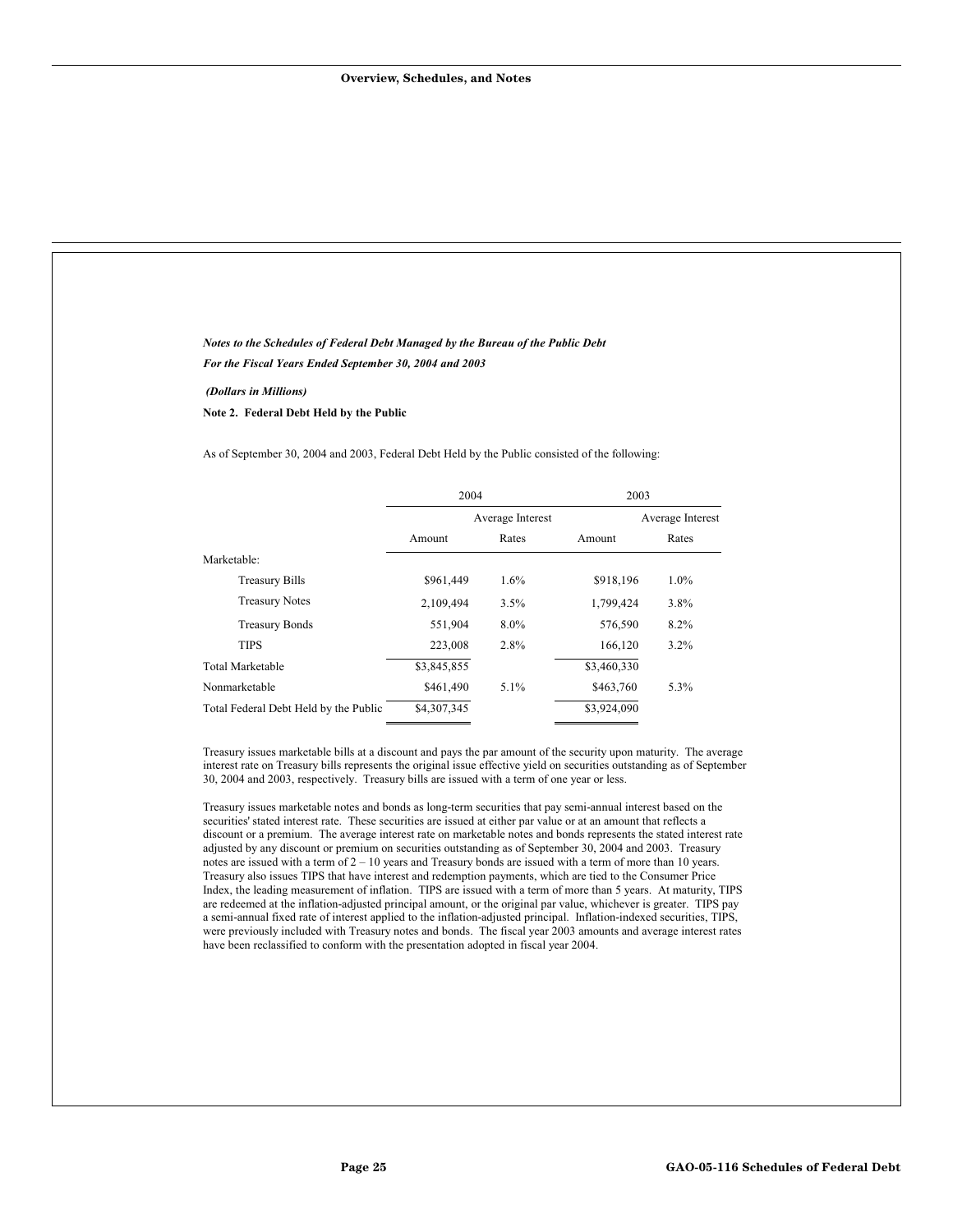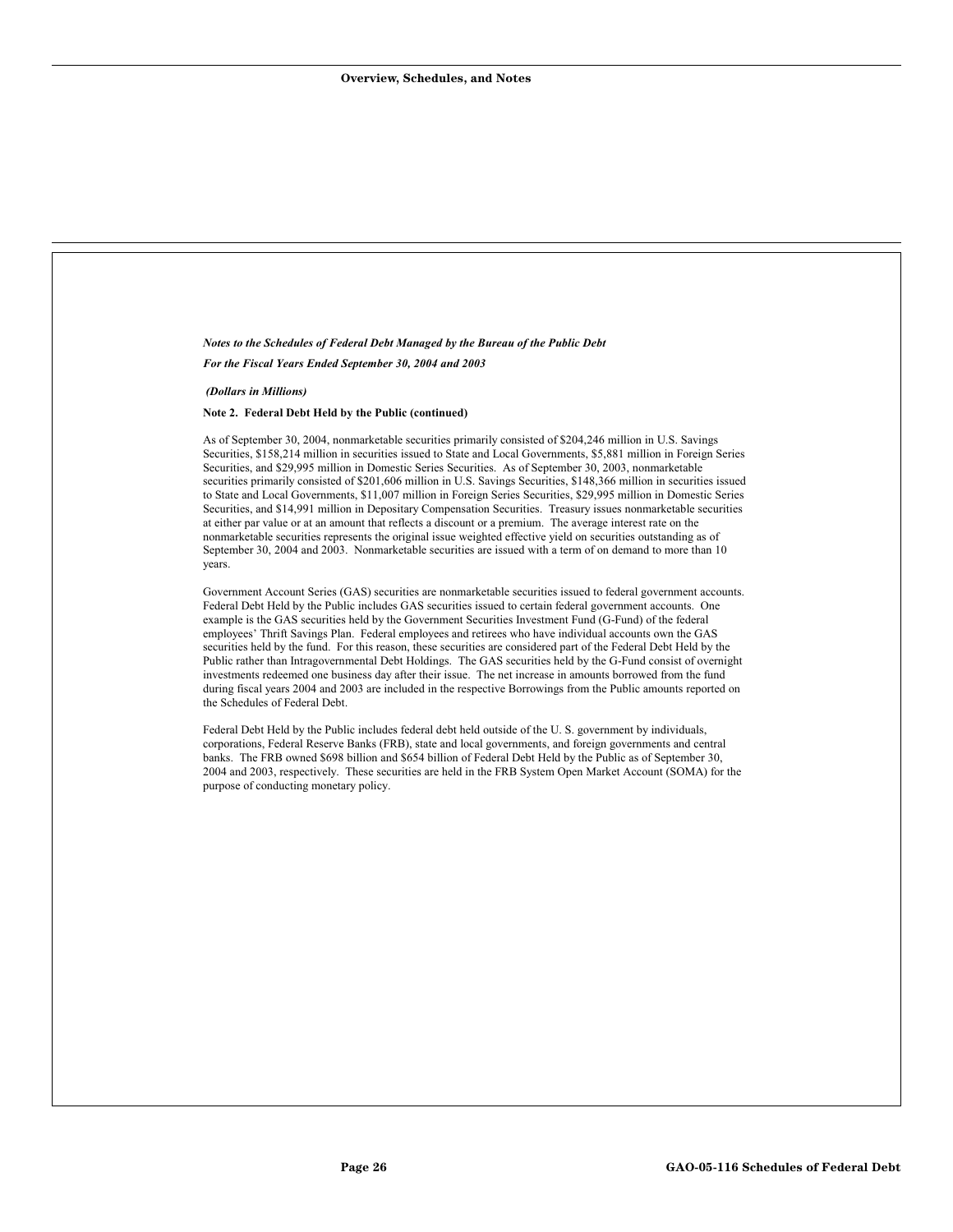|              | Notes to the Schedules of Federal Debt Managed by the Bureau of the Public Debt               |                                           |                            |                      |
|--------------|-----------------------------------------------------------------------------------------------|-------------------------------------------|----------------------------|----------------------|
|              | For the Fiscal Years Ended September 30, 2004 and 2003                                        |                                           |                            |                      |
|              | (Dollars in Millions)                                                                         |                                           |                            |                      |
|              | Note 3. Intragovernmental Debt Holdings                                                       |                                           |                            |                      |
|              | As of September 30, 2004 and 2003, Intragovernmental Debt Holdings are owed to the following: |                                           |                            |                      |
|              |                                                                                               |                                           | 2004                       | 2003                 |
| SSA:         | Federal Old-Age and Survivors Insurance Trust Fund                                            |                                           | \$1,452,599                | \$1,313,427          |
| OPM:         | Civil Service Retirement and Disability Fund                                                  |                                           | 631,860 *                  | $601,709*$           |
| HHS:         | Federal Hospital Insurance Trust Fund                                                         |                                           | 264,375                    | 251,323              |
| SSA:         | Federal Disability Insurance Trust Fund                                                       |                                           | 182,799 *                  | 170,792 *            |
| DOD:         | Military Retirement Fund                                                                      |                                           | 177,280                    | 172,362              |
| DOL:         | Unemployment Trust Fund                                                                       |                                           | 45,239                     | 48,188               |
| DOD:         | DOD Medicare Retirement Fund                                                                  |                                           | 35,864                     | 18,445               |
| FDIC:        | <b>Bank Insurance Fund</b>                                                                    |                                           | 32,089                     | 31,055               |
| DOE:<br>OPM: | Nuclear Waste Disposal Fund<br>Employees' Life Insurance Fund                                 |                                           | 30,518<br>28,107           | 25,881<br>26,778     |
| HUD:         | FHA - Liquidating Account                                                                     |                                           | 23,321                     | 23,819               |
| HHS:         | Federal Supplementary Medical Insurance Trust Fund                                            |                                           | 17,439                     | 24,922               |
| DOL:         |                                                                                               |                                           | 13,166                     | 12,937               |
| DOS:         |                                                                                               | Pension Benefit Guaranty Corporation Fund |                            |                      |
| FDIC:        | Foreign Service Retirement & Disability Fund<br>Savings Association Insurance Fund (SAIF)     |                                           | 12,828<br>11,852           | 12,289<br>11,423     |
|              |                                                                                               | 10,948                                    | 11,246                     |                      |
| VA:          |                                                                                               | National Service Life Insurance Fund      |                            |                      |
| OPM:         | <b>Employees Health Benefits</b>                                                              |                                           | 10,772                     | 9,034                |
| Treasury:    | <b>Exchange Stabilization Fund</b>                                                            |                                           | 10,319                     | 10,503               |
| DOT:         | Highway Trust Fund                                                                            |                                           | 10,212                     | 13,578               |
| DOT:         | Airport & Airway Trust Fund                                                                   |                                           | 9,892                      | 10,518               |
|              | Other Programs and Funds                                                                      |                                           | 60,229                     | 59,001               |
|              | Total Intragovernmental Debt Holdings                                                         |                                           | \$3,071,708                | \$2,859,230          |
| *            | These amounts include marketable Treasury securities as well as GAS securities as follows:    |                                           |                            |                      |
|              |                                                                                               | <b>GAS</b> Securities                     | Marketable                 | Total                |
|              | As of September 30, 2004:                                                                     |                                           | <b>Treasury Securities</b> |                      |
|              |                                                                                               |                                           |                            |                      |
|              | Civil Service Retirement and Disability Fund<br>Federal Disability Insurance Trust Fund       | \$631,749<br>182,769                      | \$111<br>30                | \$631,860<br>182,799 |
|              | As of September 30, 2003:                                                                     |                                           |                            |                      |
|              | Civil Service Retirement and Disability Fund                                                  |                                           |                            |                      |
|              |                                                                                               | \$601,429                                 | \$280                      | \$601,709            |

Social Security Administration (SSA); Office of Personnel Management (OPM); Department of Health and Human Services (HHS); Department of Defense (DOD); Department of Labor (DOL); Federal Deposit Insurance Corporation (FDIC); Department of Energy (DOE); Department of Housing and Urban Development (HUD); Department of Transportation (DOT); Department of State (DOS); Department of Veterans Affairs (VA); Department of the Treasury (Treasury).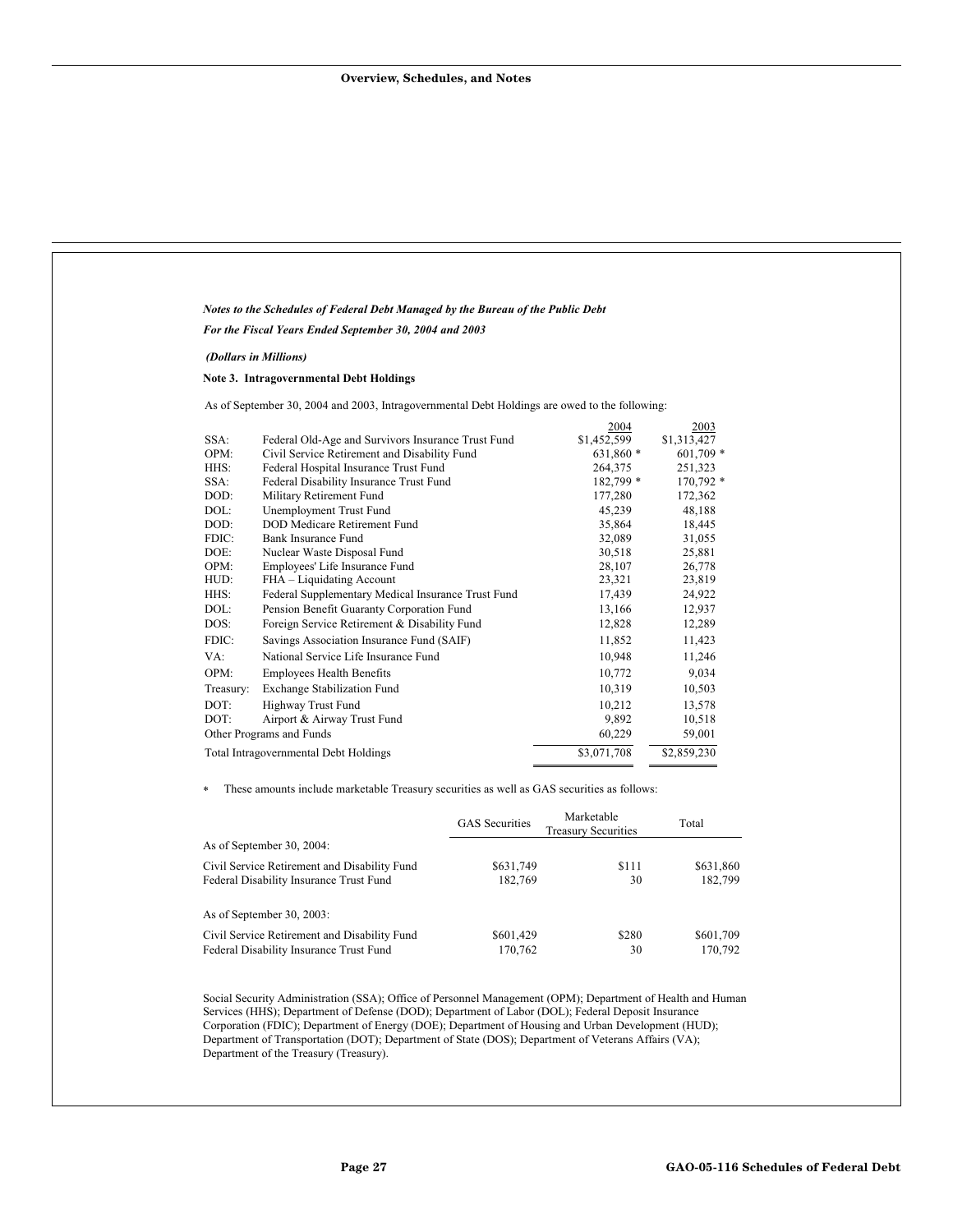$\overline{a}$ 

|                                                                                                                                                                                                                                                                                                                                                                                                                                                                                                                    | Notes to the Schedules of Federal Debt Managed by the Bureau of the Public Debt |                     |                             |
|--------------------------------------------------------------------------------------------------------------------------------------------------------------------------------------------------------------------------------------------------------------------------------------------------------------------------------------------------------------------------------------------------------------------------------------------------------------------------------------------------------------------|---------------------------------------------------------------------------------|---------------------|-----------------------------|
| For the Fiscal Years Ended September 30, 2004 and 2003                                                                                                                                                                                                                                                                                                                                                                                                                                                             |                                                                                 |                     |                             |
| (Dollars in Millions)                                                                                                                                                                                                                                                                                                                                                                                                                                                                                              |                                                                                 |                     |                             |
| Note 3. Intragovernmental Debt Holdings (continued)                                                                                                                                                                                                                                                                                                                                                                                                                                                                |                                                                                 |                     |                             |
| Intragovernmental Debt Holdings primarily consist of GAS securities. Treasury issues GAS securities at either par<br>value or at an amount that reflects a discount or a premium. The average interest rates for fiscal years 2004 and<br>2003 were 5.4 percent and 5.5 percent, respectively. The average interest rate represents the original issue<br>weighted effective yield on securities outstanding as of September 30, 2004 and 2003. GAS securities are issued<br>with a term of on demand to 30 years. |                                                                                 |                     |                             |
| <b>Note 4. Interest Expense</b>                                                                                                                                                                                                                                                                                                                                                                                                                                                                                    |                                                                                 |                     |                             |
| Interest expense on Federal Debt Managed by BPD for fiscal years 2004 and 2003 consisted of<br>the following:                                                                                                                                                                                                                                                                                                                                                                                                      |                                                                                 |                     |                             |
|                                                                                                                                                                                                                                                                                                                                                                                                                                                                                                                    |                                                                                 | 2004                | 2003                        |
| Federal Debt Held by the Public<br>Accrued Interest<br>Net Amortization of Premiums and Discounts                                                                                                                                                                                                                                                                                                                                                                                                                  |                                                                                 | \$145,585<br>12,735 | \$143,335<br>13,461         |
| Total Interest Expense on Federal Debt Held by the Public                                                                                                                                                                                                                                                                                                                                                                                                                                                          |                                                                                 | 158,320             | 156,796                     |
| Intragovernmental Debt Holdings<br>Accrued Interest                                                                                                                                                                                                                                                                                                                                                                                                                                                                |                                                                                 | 167,855             | 164,379                     |
| Net Amortization of Premiums and Discounts                                                                                                                                                                                                                                                                                                                                                                                                                                                                         |                                                                                 | (3,717)             | (6,670)                     |
| Total Interest Expense on Intragovernmental Debt<br>Holdings                                                                                                                                                                                                                                                                                                                                                                                                                                                       |                                                                                 | 164,138             | 157,709                     |
| Total Interest Expense on Federal Debt Managed by BPD                                                                                                                                                                                                                                                                                                                                                                                                                                                              |                                                                                 | \$322,458           | \$314,505                   |
| <b>Note 5. Fund Balance With Treasury</b>                                                                                                                                                                                                                                                                                                                                                                                                                                                                          |                                                                                 |                     |                             |
|                                                                                                                                                                                                                                                                                                                                                                                                                                                                                                                    | As of<br>September 30, 2004                                                     |                     | As of<br>September 30, 2003 |
|                                                                                                                                                                                                                                                                                                                                                                                                                                                                                                                    | \$145                                                                           |                     | \$162                       |
| Appropriated Funds Obligated                                                                                                                                                                                                                                                                                                                                                                                                                                                                                       |                                                                                 |                     |                             |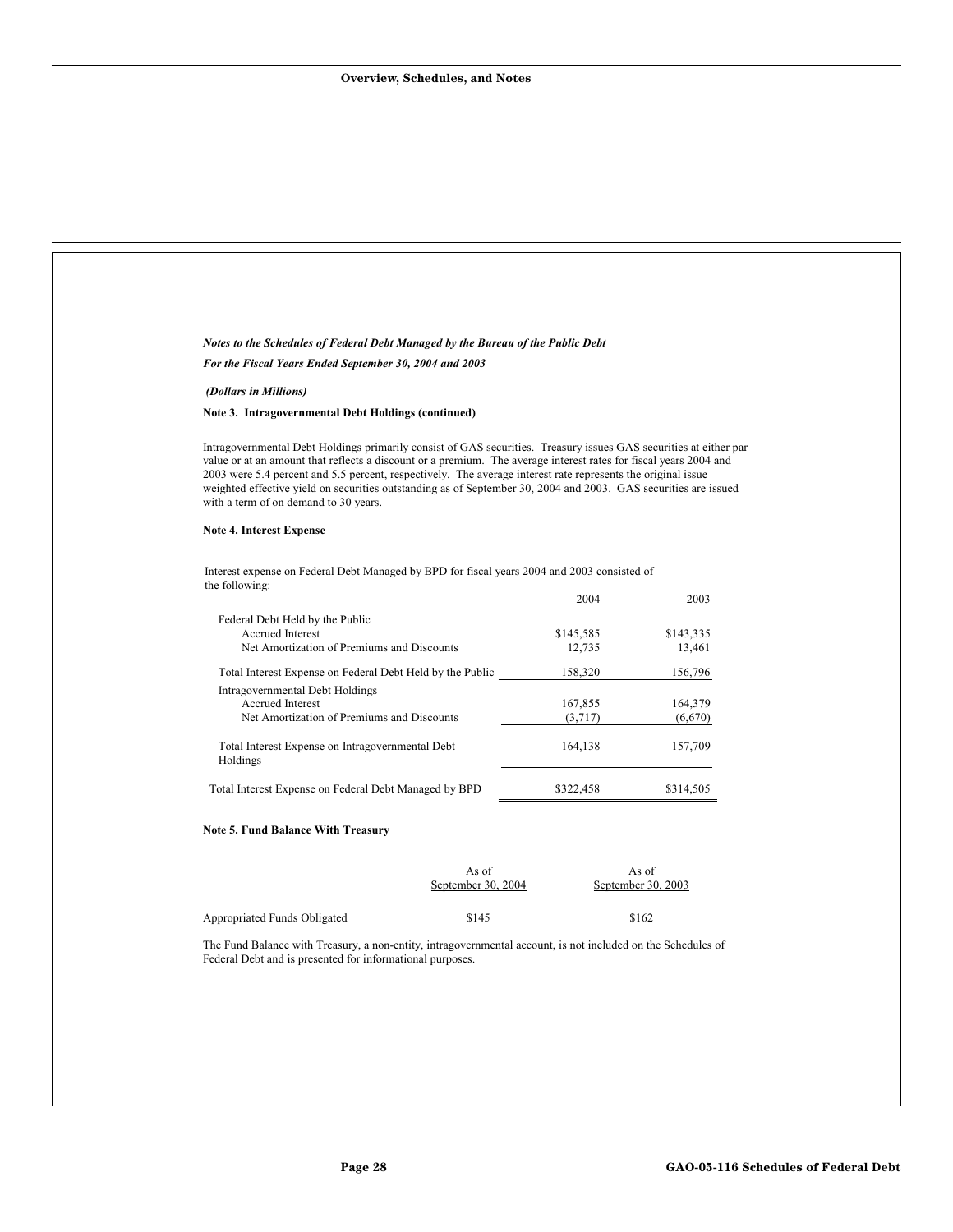## Comments from the Bureau of the Public  $\text{Debt}$

DEPARTMENT OF THE TREASURY BUREAU OF THE PUBLIC DEBT **WASHINGTON, DC 20239-0001** October 29, 2004 Mr. Gary T. Engel Director U.S. General Accounting Office 441 G Street, NW Washington, DC 20548 Dear Mr. Engel: This letter is our response to your audit of the Schedules of Federal Debt Managed by the Bureau of the Public Debt for the fiscal years ended September 30, 2004 and 2003. We agree with your audit report's conclusions. Although the past few years have presented new challenges associated with debt issuance suspension periods, we appreciate the experience and professional attitude of your audit team. We would like to thank you and your staff for conducting an efficient and thorough audit of these schedules with increasingly stringent audit requirements. The usability of these reports continues to develop through combined efforts, and we look forward to continuing this productive and successful relationship. Sincerely, Van Zeck Commissioner www.treasurydirect.gov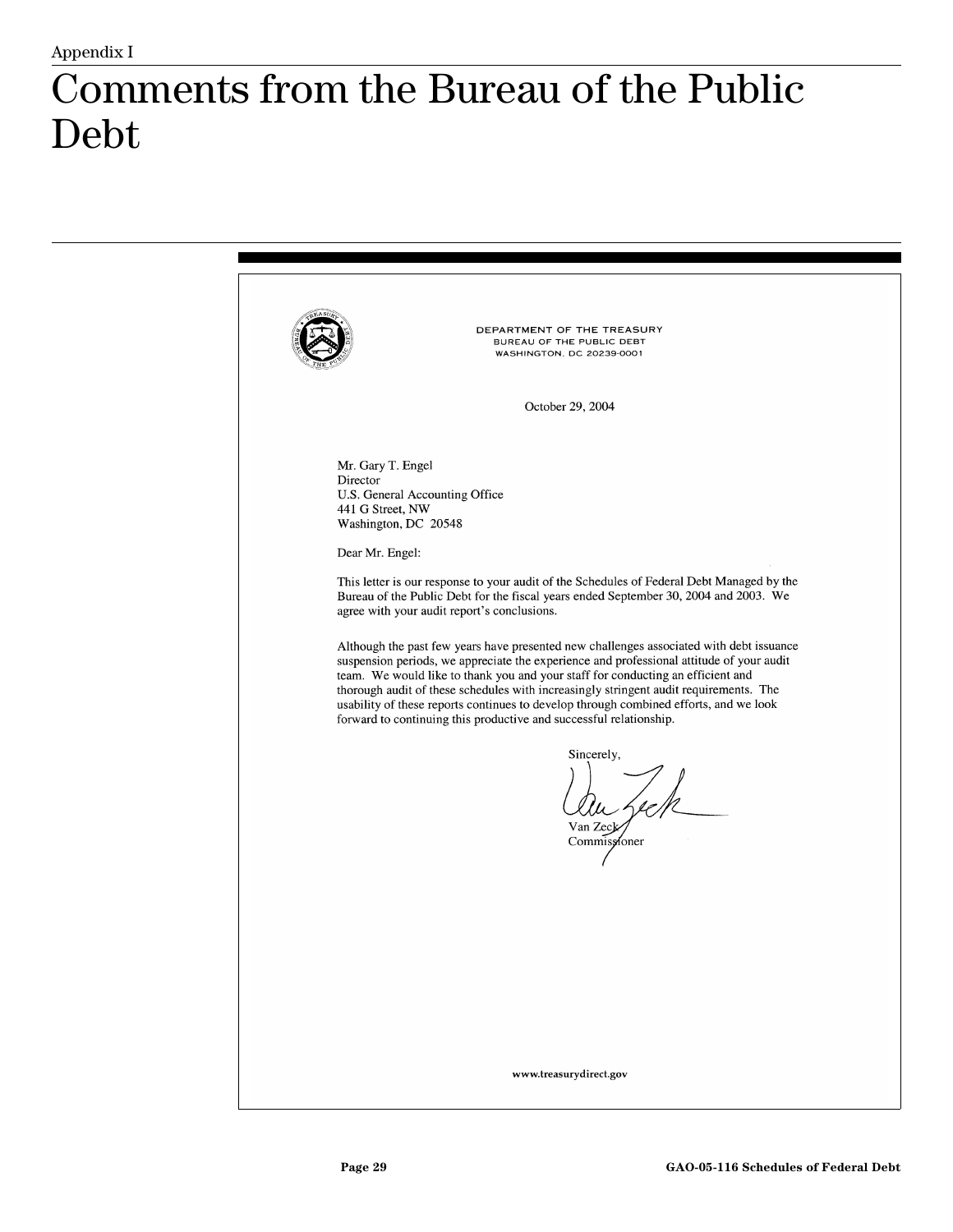### Appendix II GAO Contact and Staff Acknowledgments

| <b>GAO</b> Contact | Dawn Simpson, (202) 512-9473                                                                                                                                                                                                                                        |
|--------------------|---------------------------------------------------------------------------------------------------------------------------------------------------------------------------------------------------------------------------------------------------------------------|
| Acknowledgments    | In addition to the individual named above, Erik A. Braun, Dean D.<br>Carpenter, Dennis L. Clarke, Chau L. Dinh, Mickie E. Gray, Jennifer L. Hall,<br>Jay McTigue, Lori B. Ryza, Kathryn J. Peterson, and Jason O. Strange made<br>key contributions to this report. |